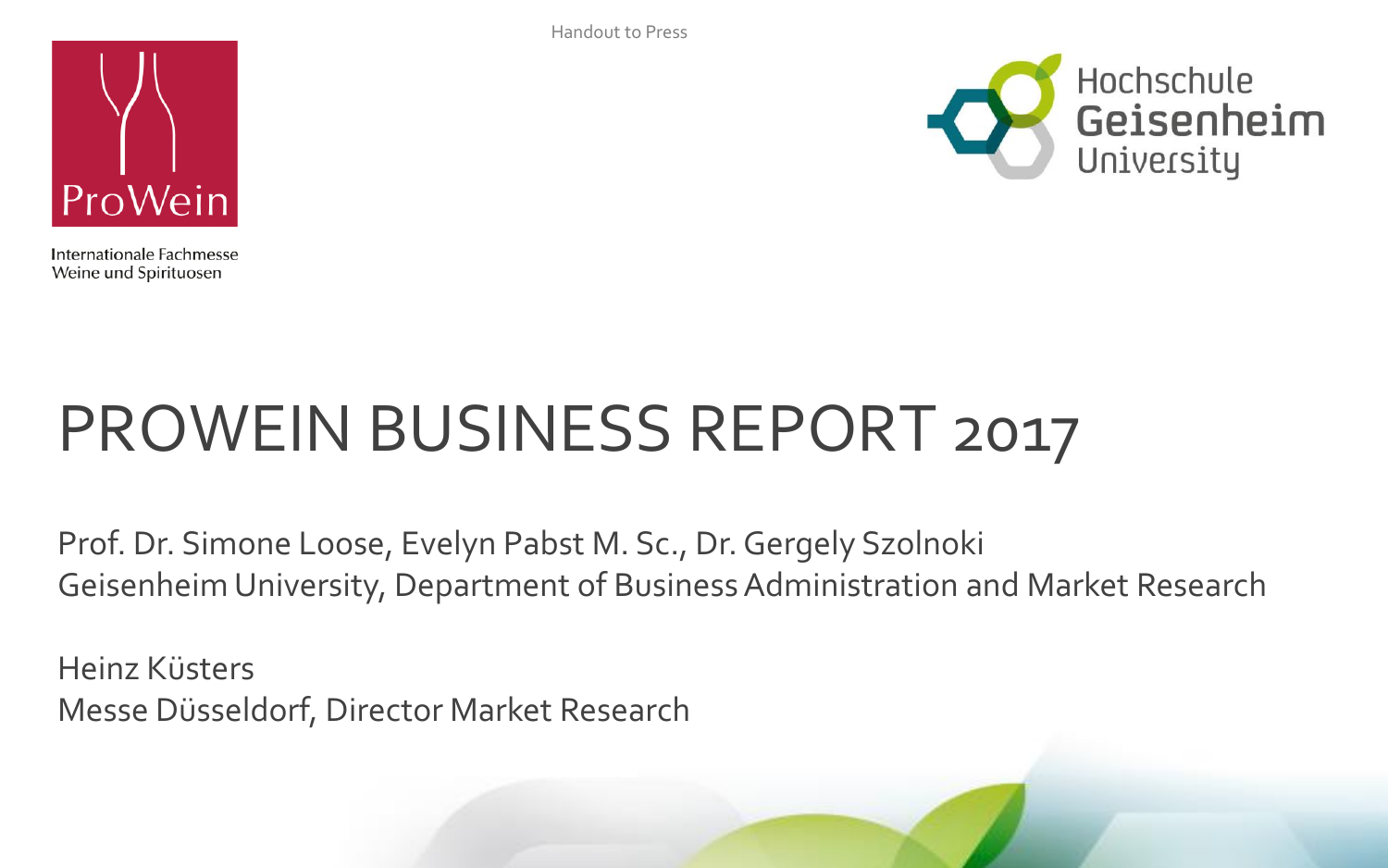# Background





Internationale Fachmesse Weine und Spirituosen

#### **What is the aim of the ProWein Business Report?**

The wine industry undergoes continuous internationalisation and the global landscape of wine markets changes. Traditional markets decrease in importance and new markets become interesting for wine exporters. Which are currently the most attractive wine markets in the world? Which markets will increase or decrease in importance by 2020 and what is the risk associated with this development? How do wine marketers source their products, how will these distribution channels change in the future and what are currently the most sought after country of origins? How will wines be marketed in the future – through a brand, by communicating the origin of wine or through the personality of the wine maker?

The ProWein Business report taps into the knowledge of international wine producers and wine marketers to answer these question. By combining and contrasting opinions both from wine producers and wine marketers it provides a unique economic market barometer.

ProWein and Geisenheim University will form a long-term collaboration to provide the wine industry with annual insights on global wine market trends.

#### **ProWein**

Starting in 1994 with 321 exhibitors and approx. 1,500 visitors, ProWein has developed into what is the leading trade fair for the international wine and spirits industry today. At its latest edition in March 2016 to the tune of 6,200 exhibitors from some 50 countries met in Düsseldorf with 55,000 trade visitors from throughout the world. Since 2013 ProWine China has been held yearly in Shanghai and from April 2016 the ProWein family of events extended to include ProWine Asia, alternating between Hong Kong (2017) and Singapore (2018).

#### **Geisenheim University**

Founded in 1872 as a state research institute Geisenheim University today is one of the leading wine research and education centres in the world. It hosts more than 1,350 students studying various German and English bachelor and master degrees in viticulture and enology, international wine business and beverage technology among others. Applied and fundamental research is at the heart of Geisenheim's research activities. Following a multi-disciplinary approach research in Geisenheim involves the whole supply chain from grape breeding to wine marketing. Geisenheim is well known for its extensive global research network and international collaborations.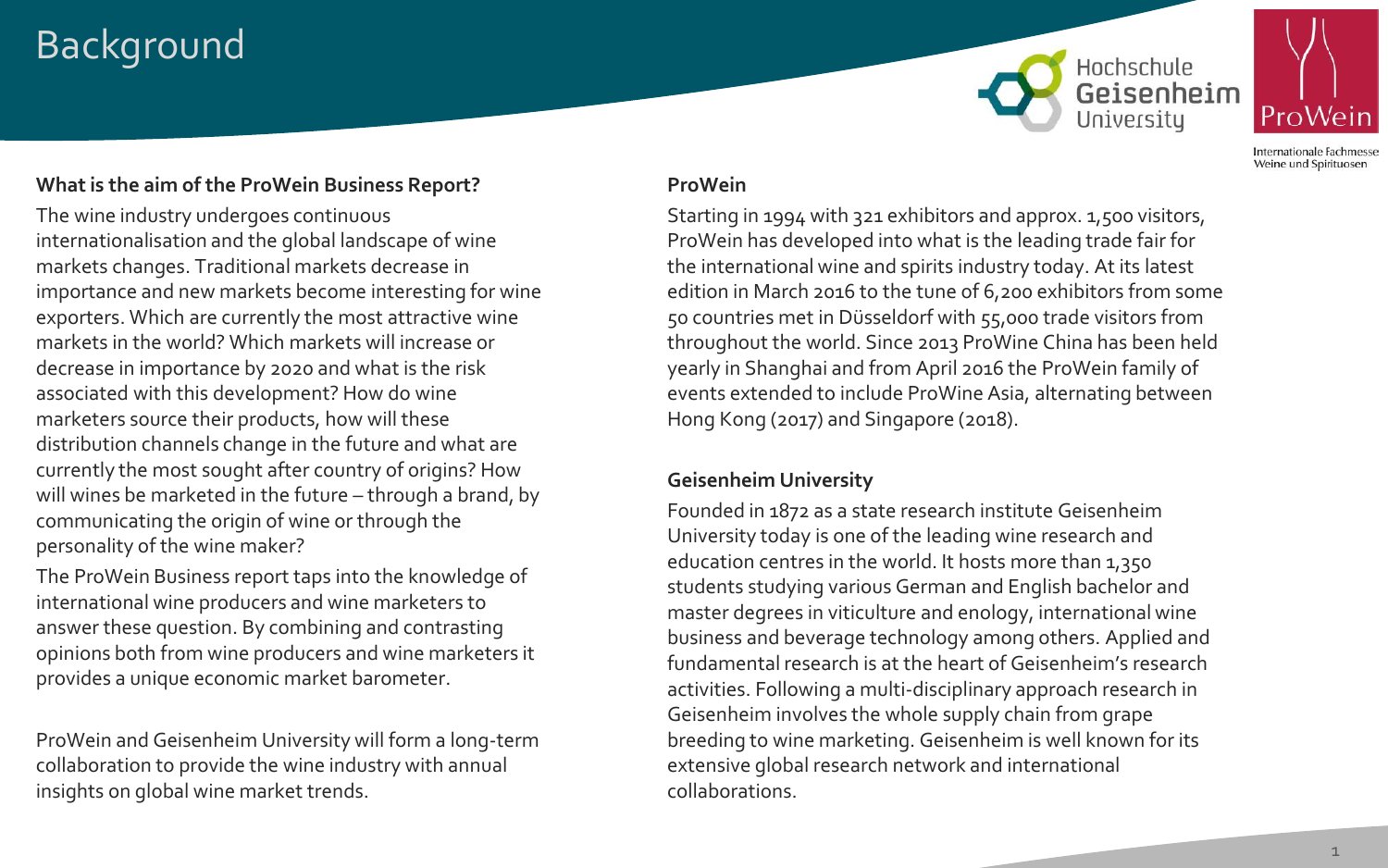# **Contents**





Internationale Fachmesse Weine und Spirituosen

- Who participated?  $\bullet$
- Economic condition 2
- Attractive sales markets 3
- Future sales markets 4
- Sought after wine origins 5
- Sourcing and sales channels 6
- Marketing philosophy of the future 7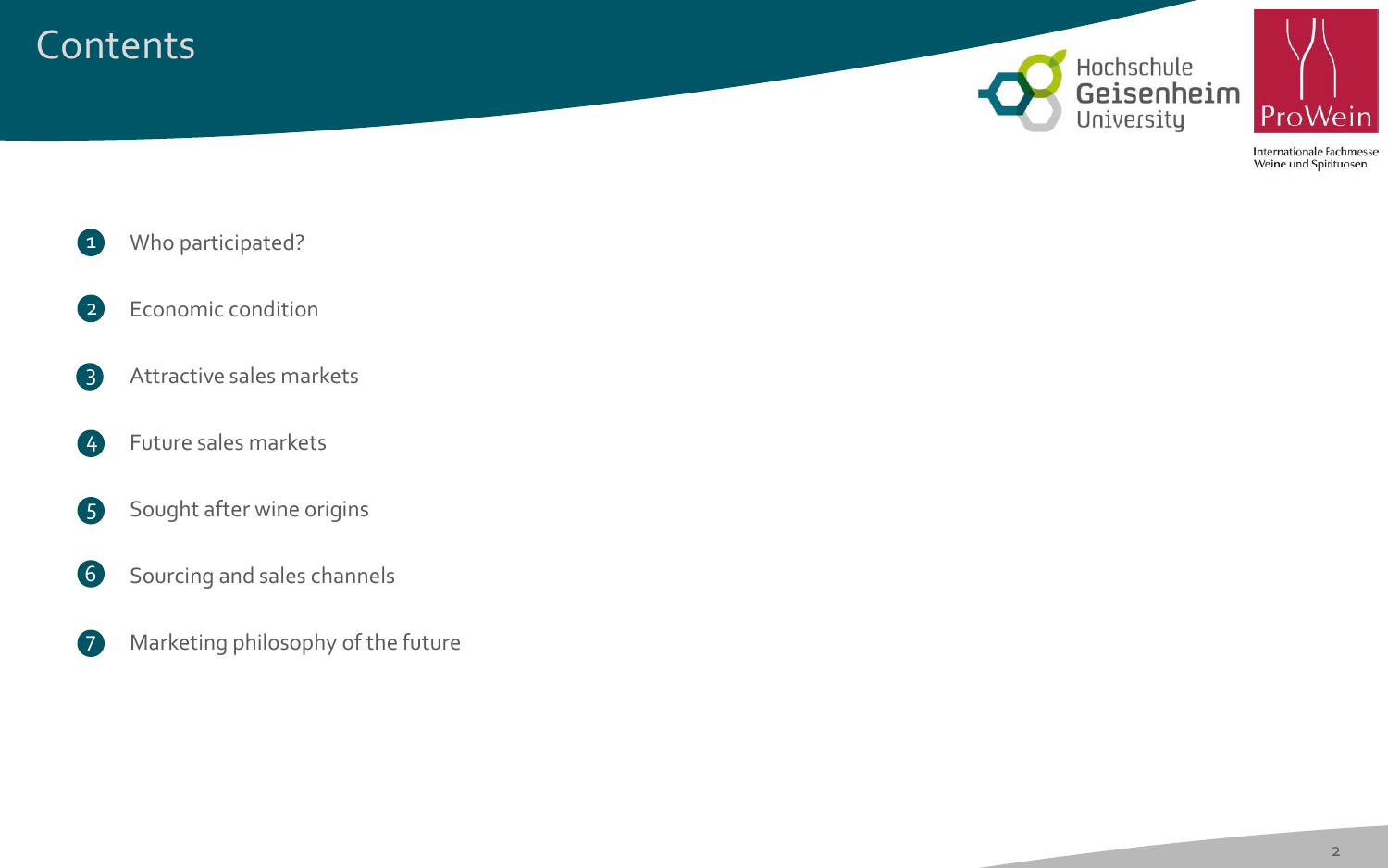



# **WHO PARTICIPATED?** Chapter 1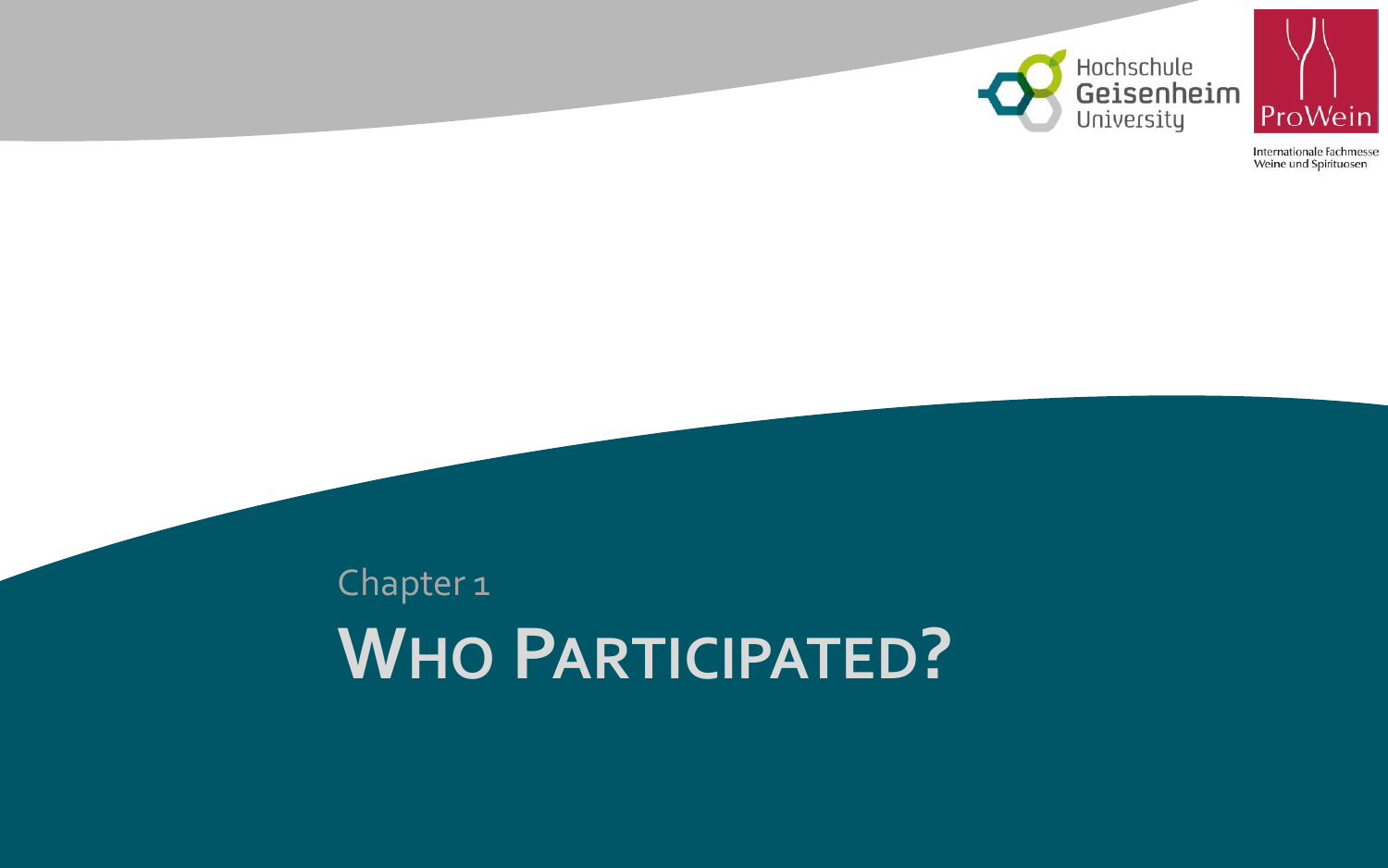# **Participants**





nternationale Fachmess Weine und Spirituosen

**2 surveys** January 2017; 5 languages

## **Type of company**

- Small wineries
- Cooperatives
- Large wineries
- Importers, exporters, distributors

## **Company location**

3 out of 4 producers were located in either

- France
- Italy
- **Germany**
- **Spain**

## 20 different producer countries

For detailed information on methodology and participants, please see chapter 8.

# **Producers** (n=578) **Marketers** (n=909)

## **Type of company**

- Specialty retailers focused on wine
- Wholesalers focused on wine
- Importers, exporters, distributors
- Hospitality
- **Gastronomy**

## **Company location**

Main countries of company location

- Germany (53%)
- Netherlands (18%)
- Belgium (13%)
- international marketers
- Other countries

46 different marketer countries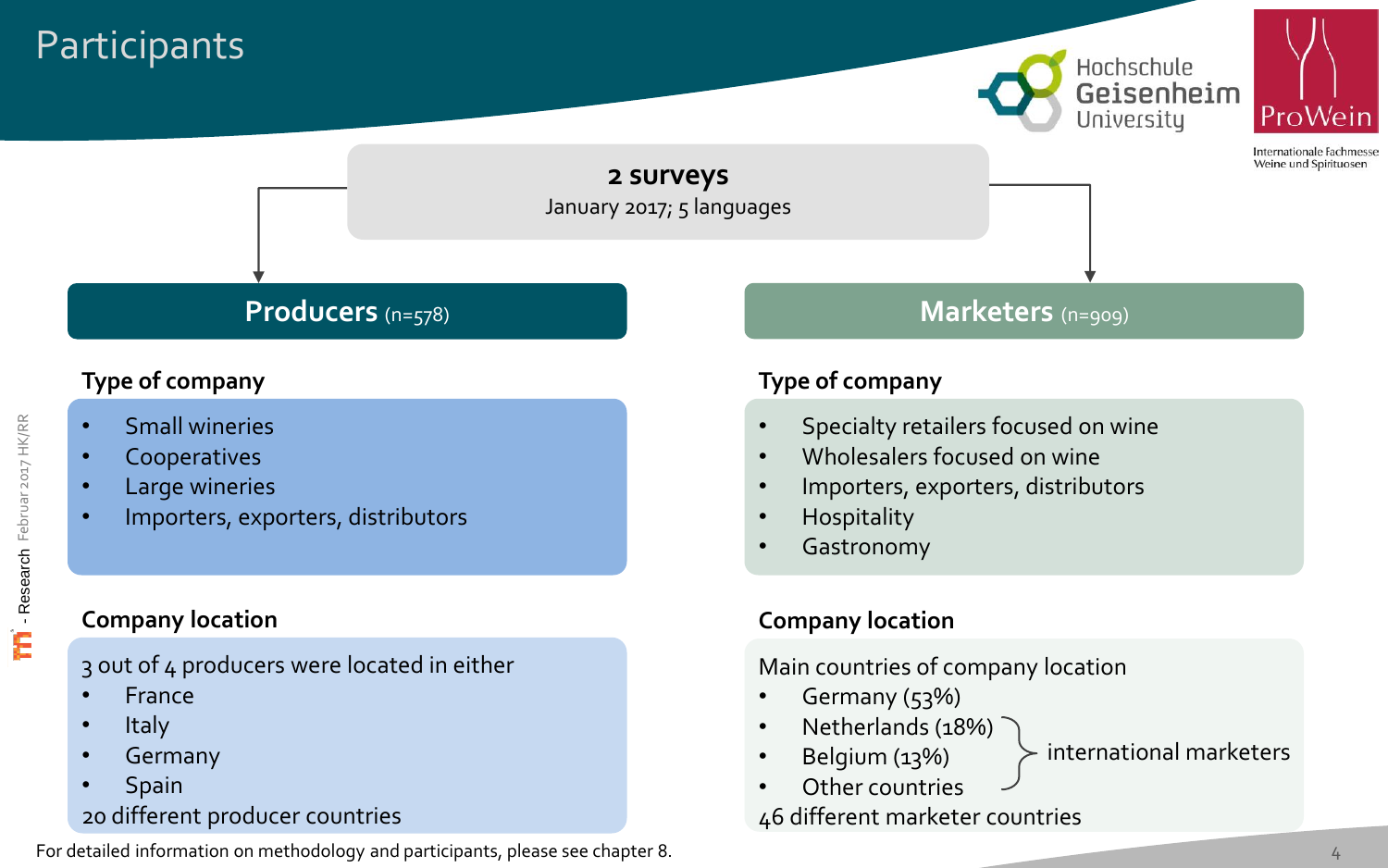# Producers

Hochschule Geisenheim University



# Company location

Internationale Fachmesse Weine und Spirituosen

% have their company located in one of the following countries Base: All producers (n=578)



- Almost 3 out of 4 participants have their company located in France, Italy, Germany or Spain. This is representative for ProWein participants.
- Only countries with a sample size >70 are eligible for further in-depth analysis.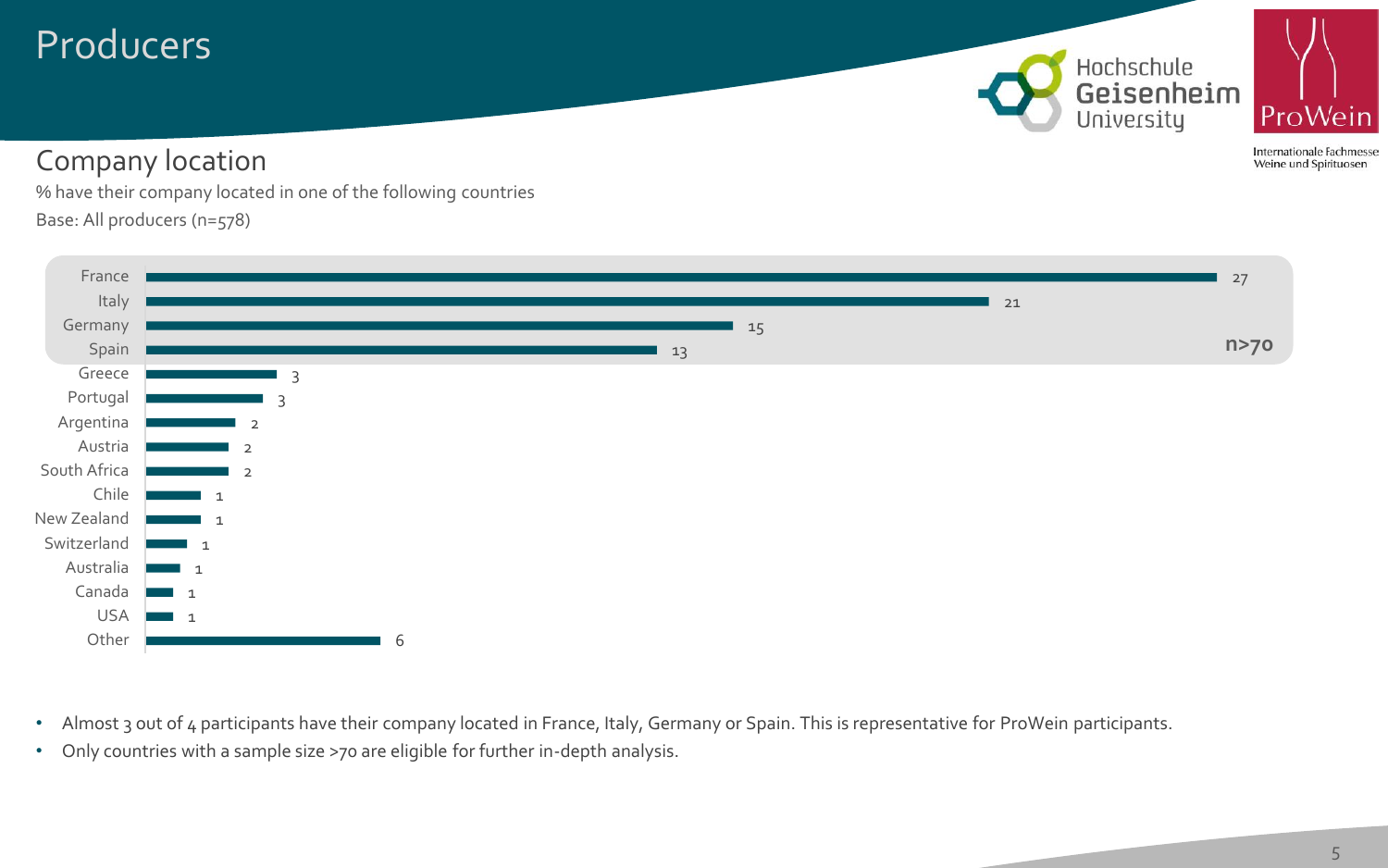# **Marketers**

Hochschule Geisenheim<br>University



Internationale Fachmesse Weine und Spirituosen

## Company location

% have their company located in one of the following countries Base: All marketers (n=906)

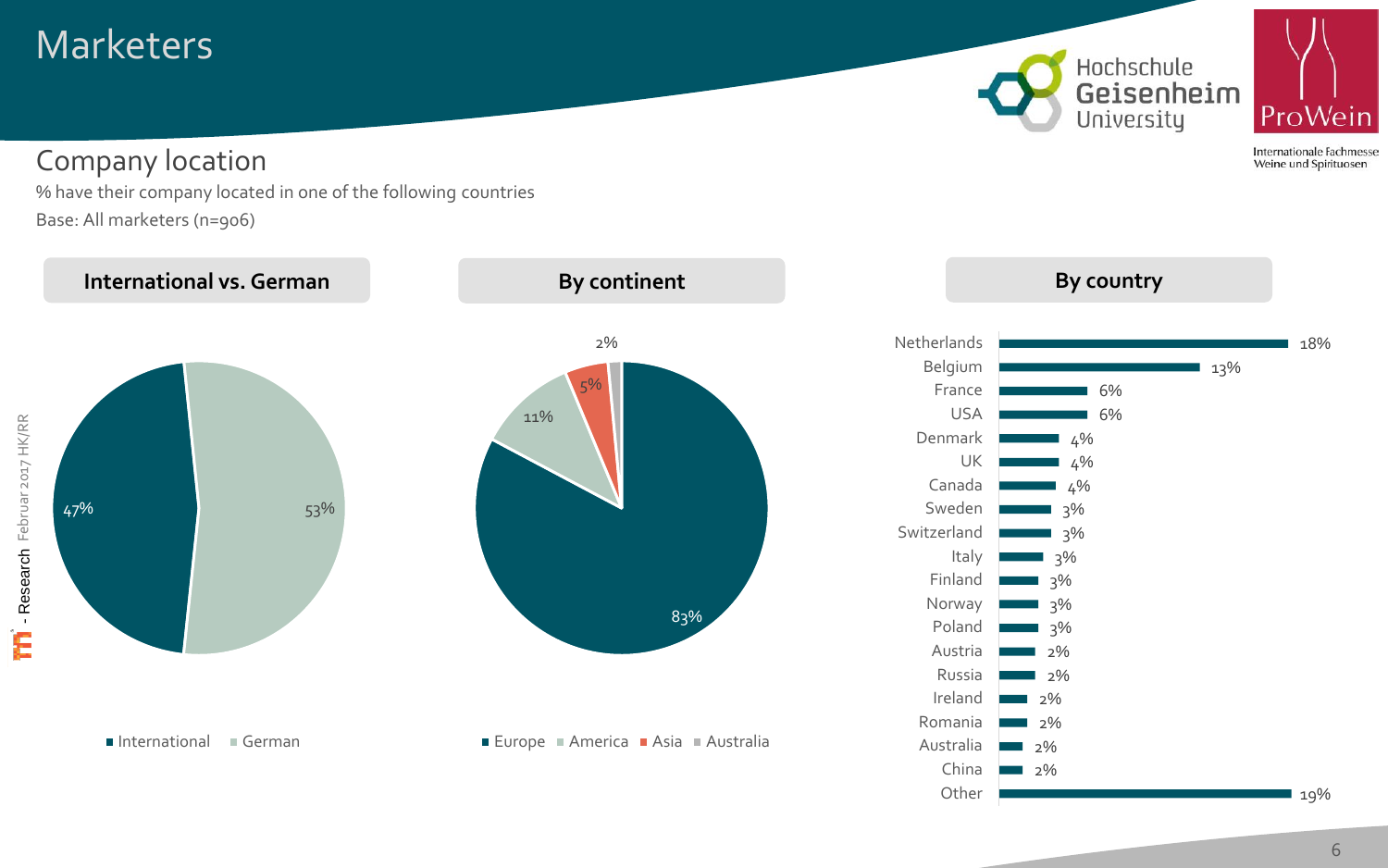



# **ECONOMIC CONDITION** Chapter 2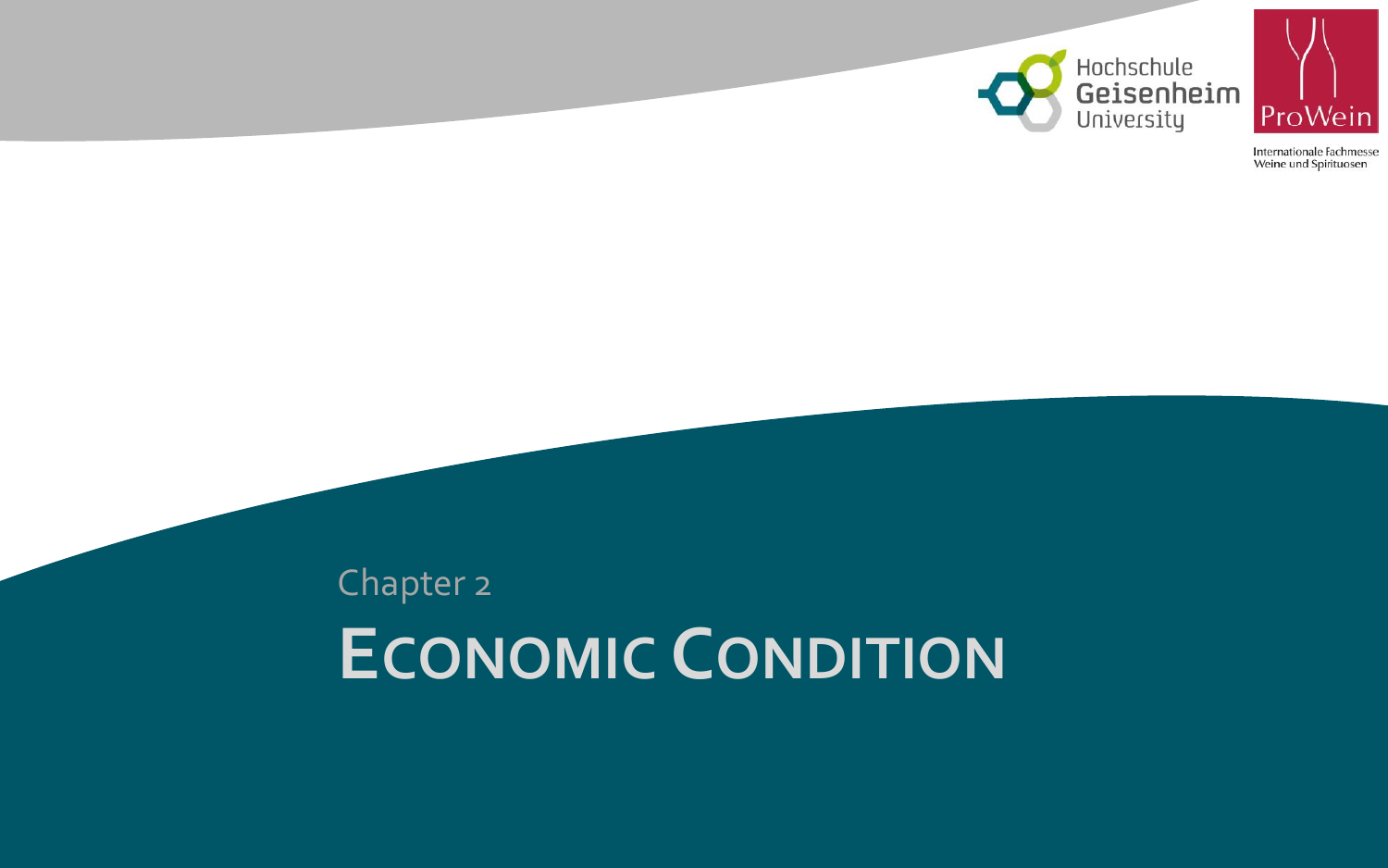# Overall economic condition





Internationale Fachmesse Weine und Spirituosen

**Saldo**

# Current and future economic condition within the company

% asses the current and the future economic condition within their company as follows Base: All participants (n=578 producers, n=903 marketers)



• Both for producers and marketers there is a positive saldo of 58% who are positive about the current economic condition over those that are negative.

• In tendency, producers are more positive about their future economic condition than marketers.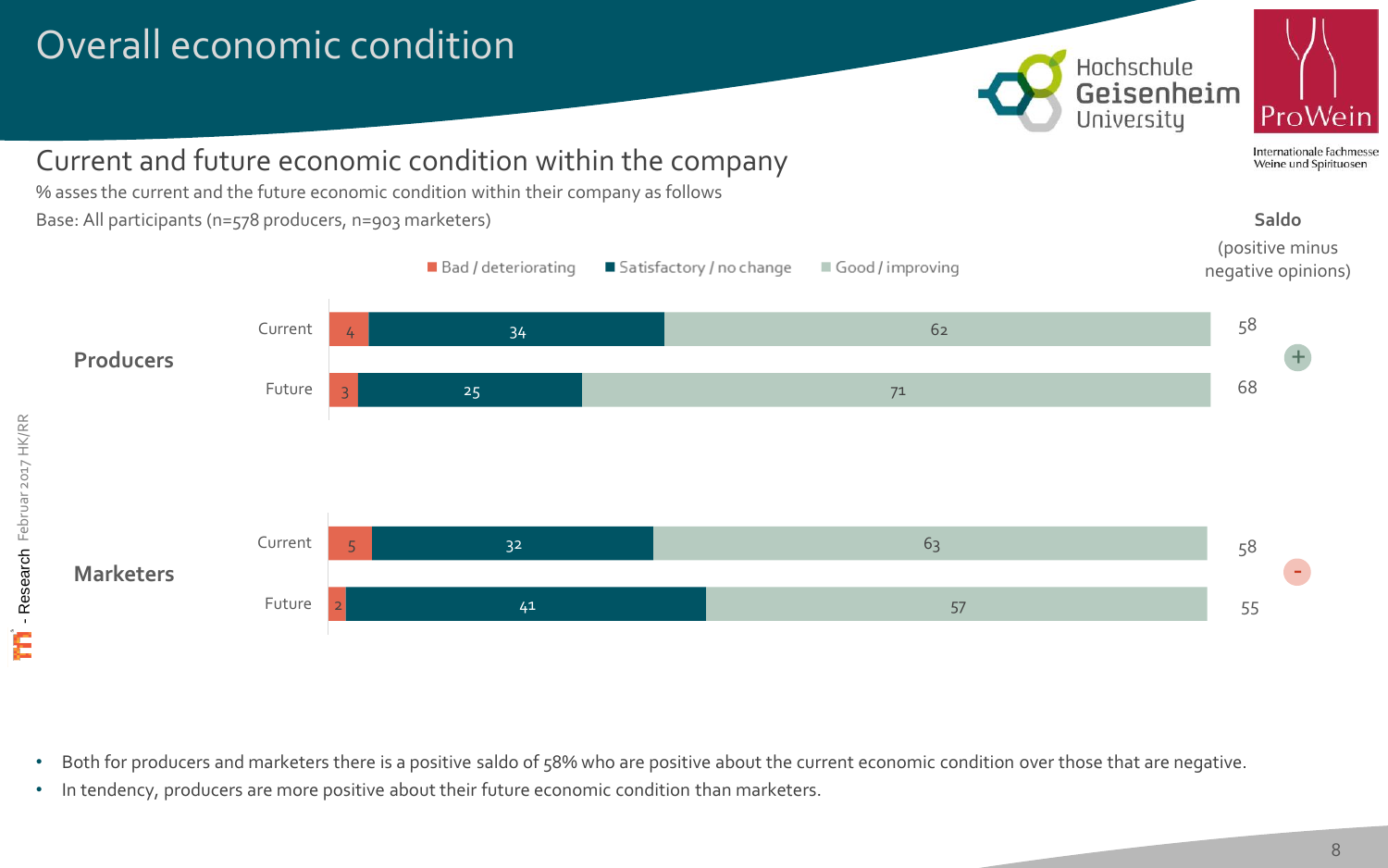# Detailed overview





Internationale Fachmesse Weine und Spirituosen

Current and future economic condition within the company

% asses the current and the future economic condition within their company as follows Base: All participants (n=578 producers, n=903 marketers)



# **Producers by country and the set of the set of the linternational marketers by company type**









distributor

**11** Research Februar 2017 HK/RR - Research Februar 2017 HK/RR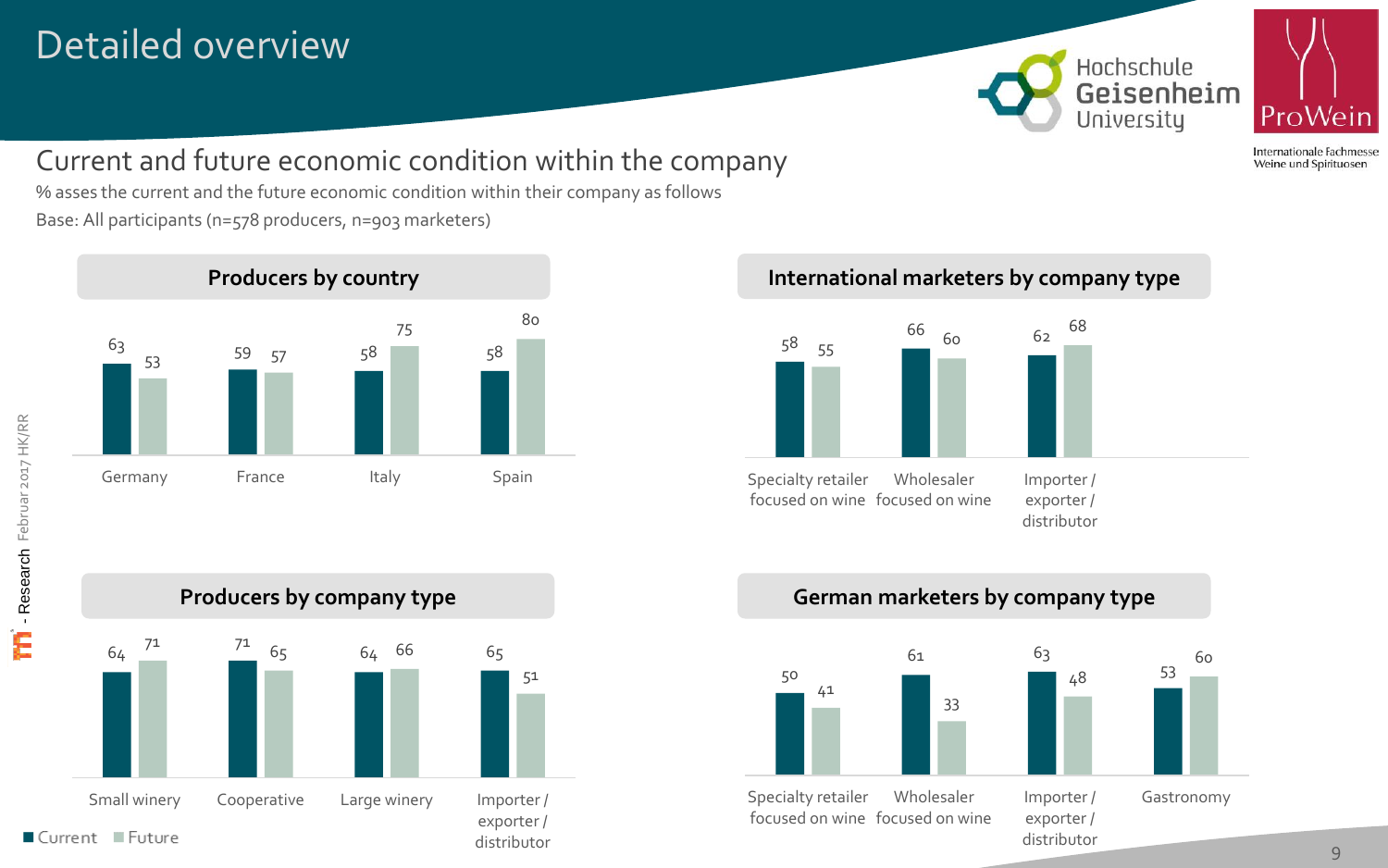# Key findings – Economic condition





Internationale Fachmesse Weine und Spirituosen

## **Positive overall economic climate**

- Industry leaders are positive about the present and future economic condition.
- Both for producers and marketers there is a positive saldo of companies who are positive about the current economic condition over those that are negative.

## **Producers more optimistic than marketers**

• Producers are in tendency more positive about their future economic condition than marketers.

## **German producers currently most satisfied**

## **Italian and Spanish producers most optimistic about future**

• German producers are more satisfied with their current economic condition. Spanish and Italian producers are most optimistic about their future economic condition.

## **Small wineries most positive about the future**

• Cooperatives are most satisfied with their current economic situation. Small wineries (mainly producing wine) are most positive about their future economic condition. Cooperatives and importers/exporters are least optimistic about their economic future.

#### **International marketers are more optimistic than Germans**

• German marketers are less satisfied with their current economic condition and are less optimistic about their future than international marketers.

#### **International wholesalers most optimistic**

- Out of the international marketers wholesalers are most and specialty wine retailers are least satisfied with their current economic condition.
- Importer/exporter/distributors are most optimistic about their future while specialty retailers are least optimistic.

#### **German gastronomy optimistic about their future**

- Out of the German marketers distributors and wholesalers are most satisfied with their current economic condition. German gastronomy and specialty retailers are less satisfied.
- Gastronomy is most optimistic about their future while wholesalers and specialty retailers are less optimistic.

## **Specialty retail generally least optimistic**

• Both internationally and nationally specialty wine retailers are least satisfied and least optimistic.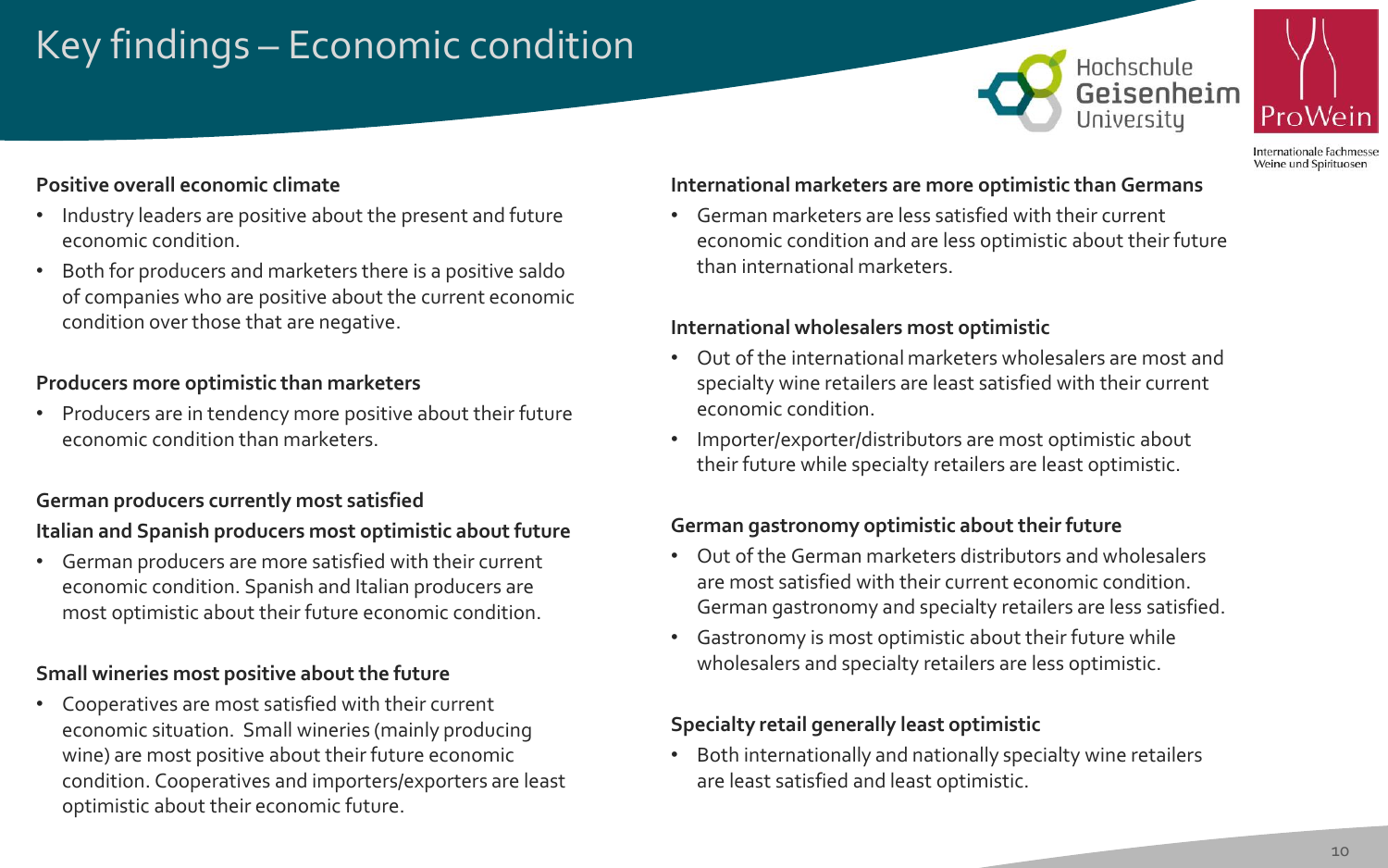



# **SALES MARKET ATTRACTIVENESS** Chapter 3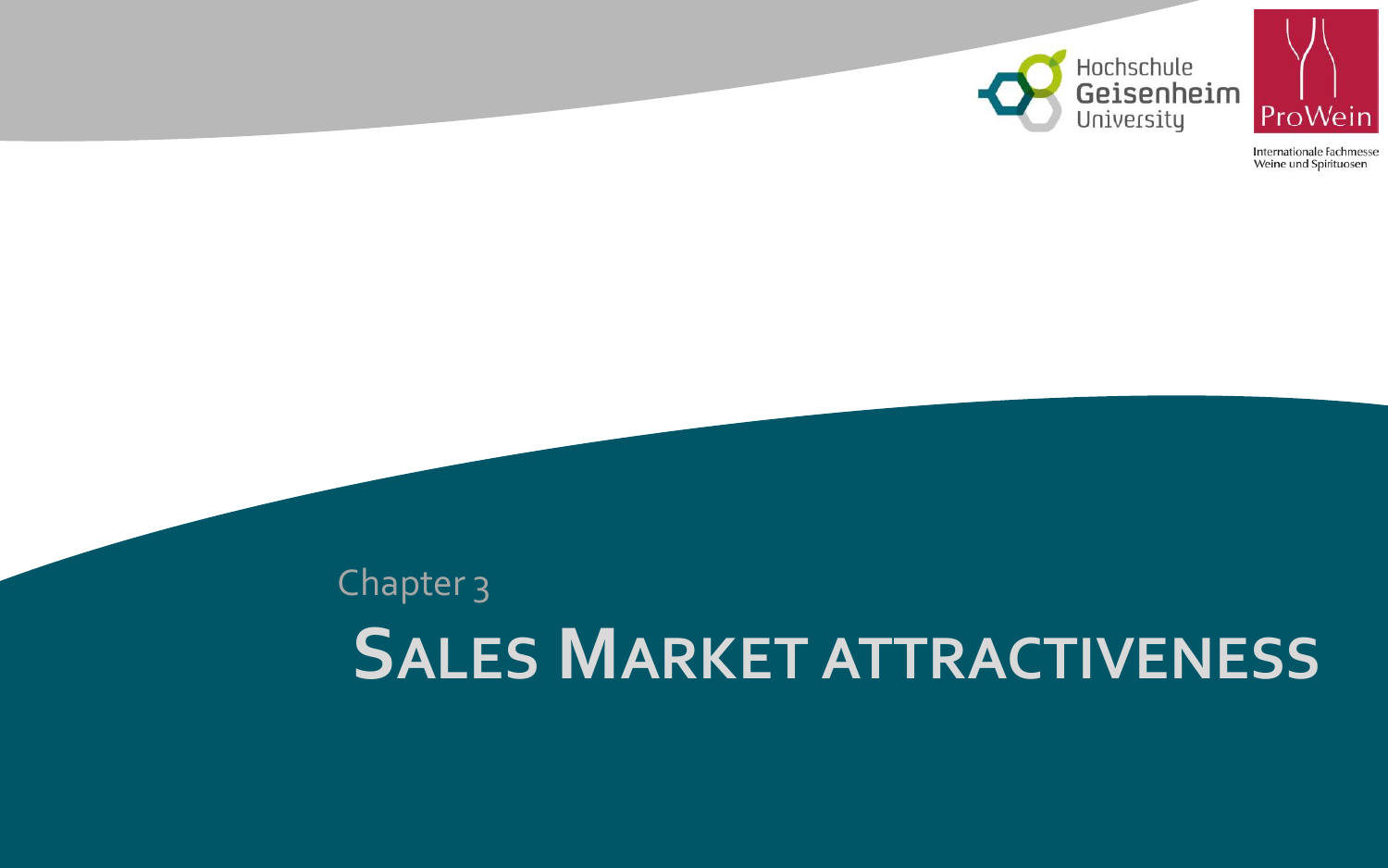# Top sales markets for producers





Internationale Fachmesse Weine und Spirituosen

## Current sales markets

% currently distribute wine in the following markets (top 5) Base: All producers (n=429)



• Producers were asked about their top 5 sales markets.

56

- Overall producers named 40 different sales markets to belong to their top 5.
- Germany and the USA are by far distance the most important sales markets for wine producers followed by UK, Belgium and Switzerland.
- The USA are the most important international wine sales market if one considers the host country effect of ProWein for Germany.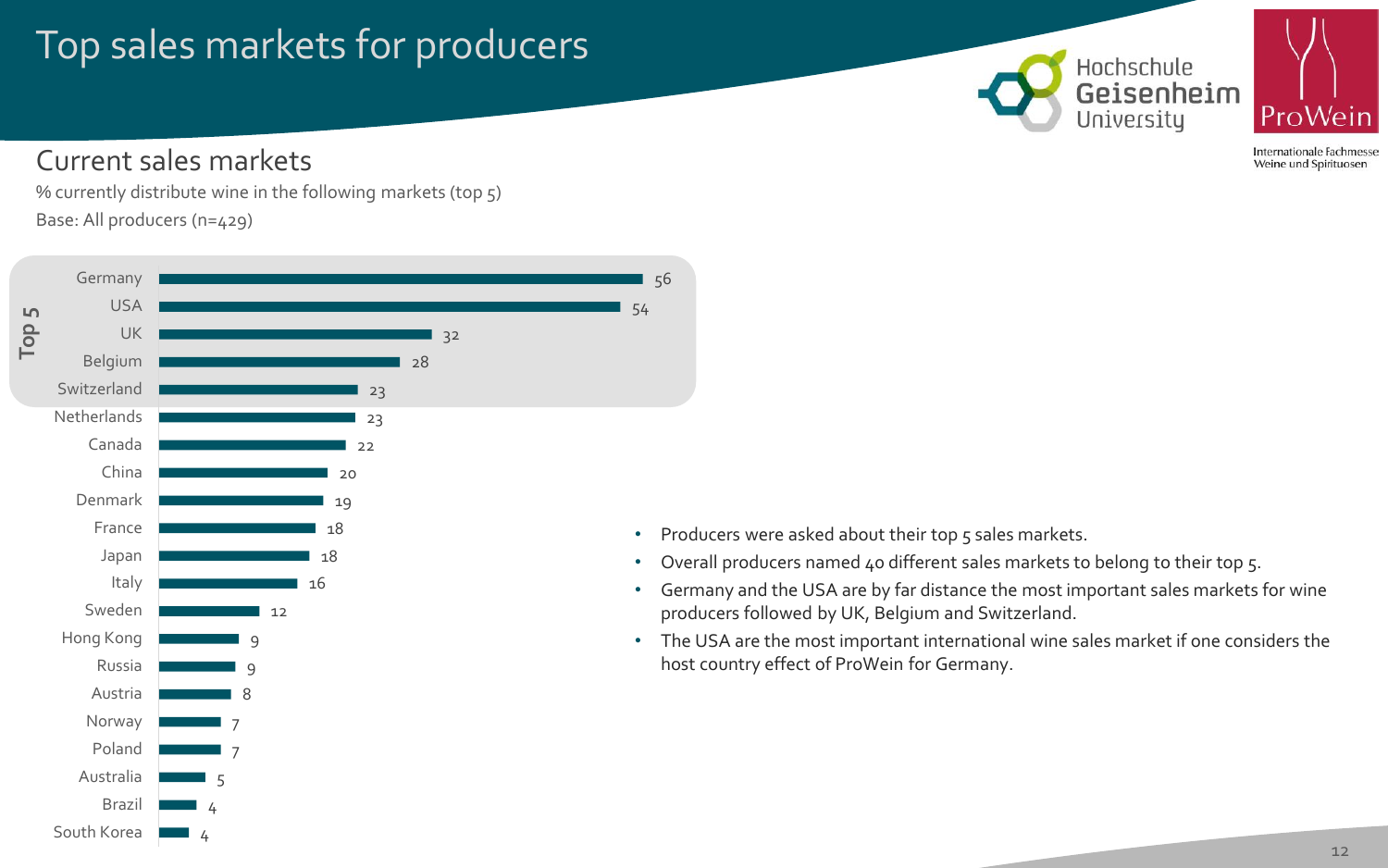# Market attractiveness





Internationale Fachmesse Weine und Spirituosen

# Current market attractiveness of specific markets

% assess the current economic attractiveness of the following markets as follows

Base: All producers, which either currently distribute wine or plan to distribute wine to the following markets by 2020 (n=429)

| Hong Kong   | 18<br>$\overline{2}$         | 78                    | 1.03 |
|-------------|------------------------------|-----------------------|------|
| Switzerland |                              |                       | 1.03 |
|             |                              | 22<br>74              |      |
| South Korea | 19<br>79<br>$\mathcal{D}$    |                       | 1.02 |
| Norway      | 17                           | 78                    | 1.00 |
| Denmark     | 21                           | 75                    | 0.99 |
| <b>USA</b>  | 16                           | 81                    | 0.98 |
| Japan       | 22                           | 77                    | 0.95 |
| Sweden      | 14                           | 79                    | 0.95 |
| Poland      | 27<br>$\mathcal{D}$          | 71                    | 0.93 |
| Canada      | 22                           | 78                    | 0.91 |
| China       | 20                           | 75                    | 0.91 |
| Australia   | 24                           | 75                    | 0.88 |
| Belgium     | 18                           | 56<br>27              | 0.77 |
| Netherlands | 28                           | 68                    | 0.77 |
| Germany     | $\overline{36}$<br>$\bigcap$ | 61                    | 0.71 |
| Austria     | 43<br>$\overline{z}$         | 55                    | 0.59 |
| Brazil      | 29                           | 66                    | 0.53 |
| Russia      | 17                           | 28<br>55              | 0.47 |
| UK          | 14                           | $\overline{38}$<br>48 | 0.41 |
| France      | 11                           | 51<br>39              | 0.33 |
| Italy       | 12                           | 38<br>51              | 0.29 |

 $\blacksquare$  negative  $\blacksquare$  neutral  $\blacksquare$  positive

**average value**  $(-2 = \text{very negative}; +2 = \text{very positive})$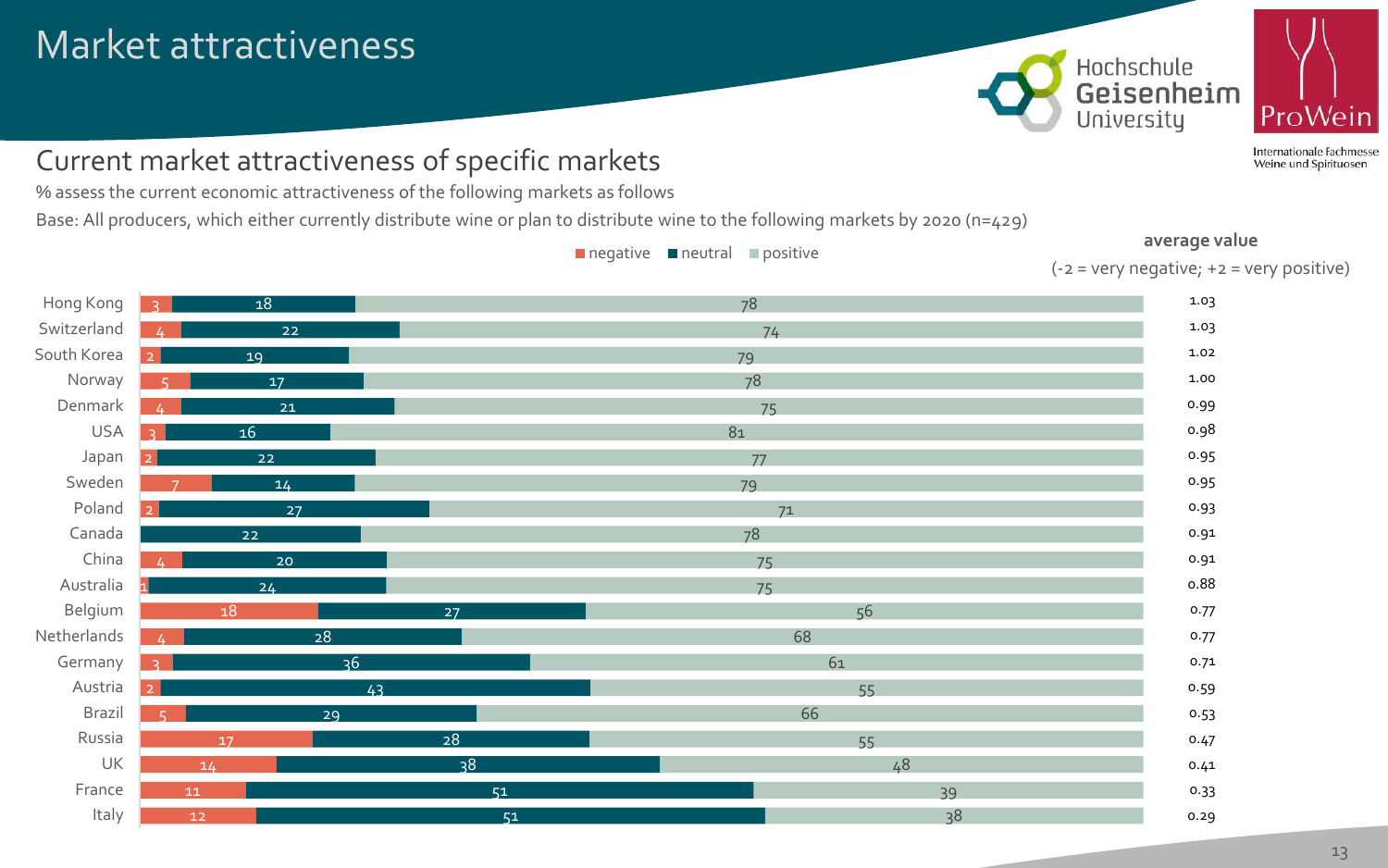# Expected change in economic attractiveness





Internationale Fachmesse Weine und Spirituosen

## Expected change in economic attractiveness of specific markets

% assess the change in economic attractiveness of the following markets by 2020 as follows

Base: All producers, which either currently distribute wine or plan to distribute wine to the following markets by 2020 (n=429)

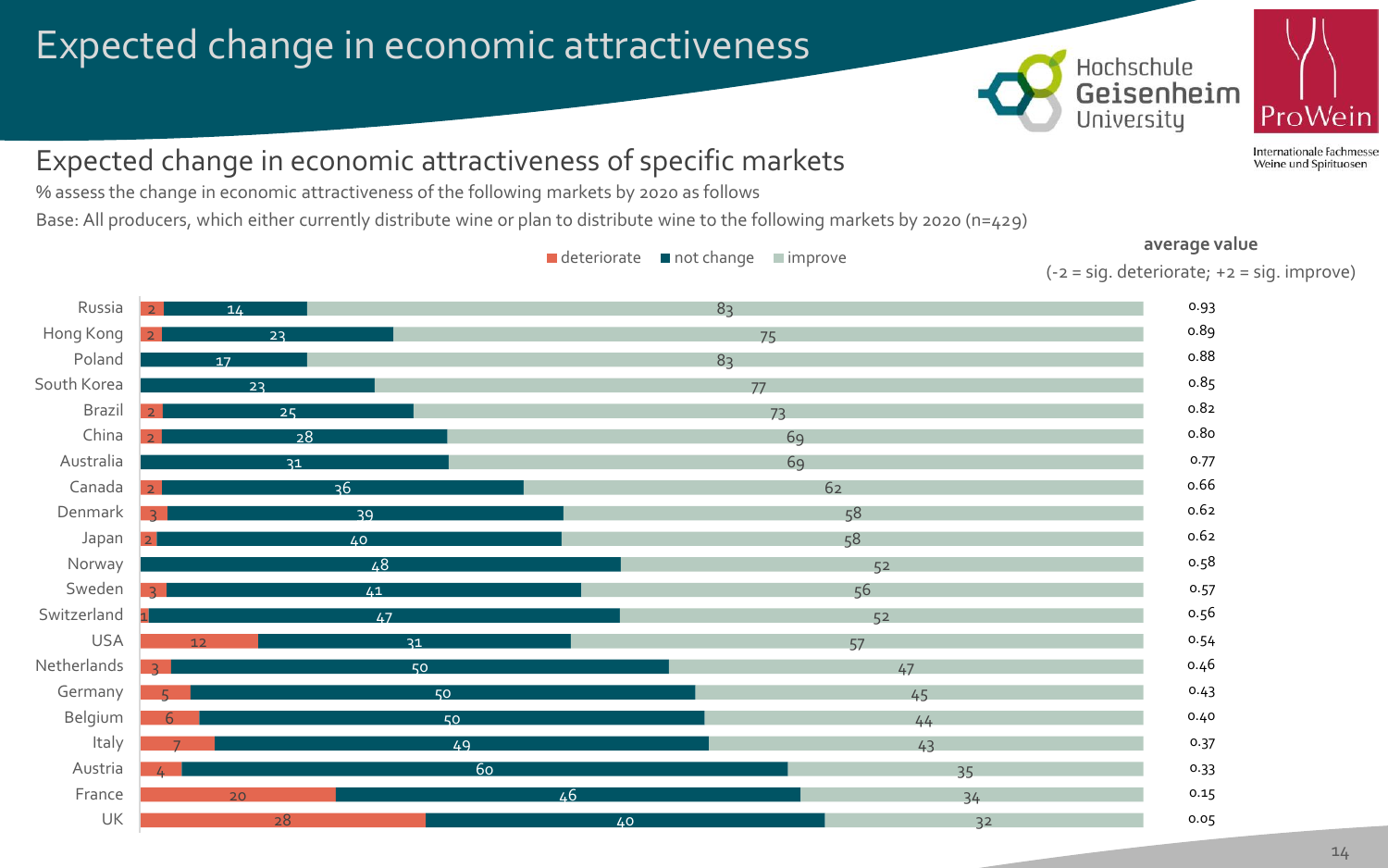



ProWein Internationale Fachmesse

Weine und Spirituosen

Current market attractiveness vs. expected change in market attractiveness

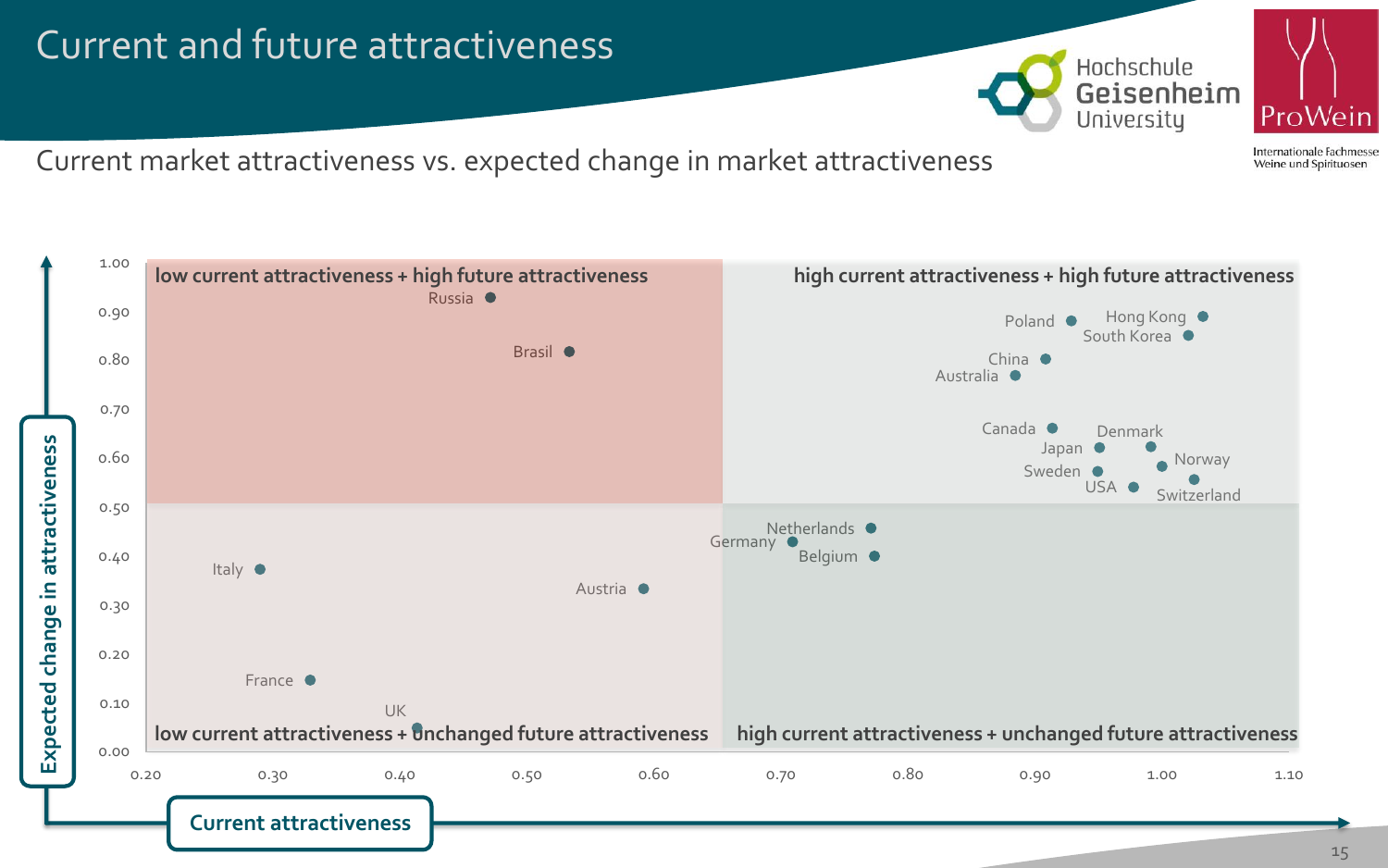# Risk perception

## Risk of market development by 2020

% asses the risk of market development of the following market by 2020 as follows

Base: All producers, which either currently distribute wine or plan to distribute wine to the following markets by 2020 (n=429)



Weine und Spirituosen

ProWein

Internationale Fachmesse



**mean value**

16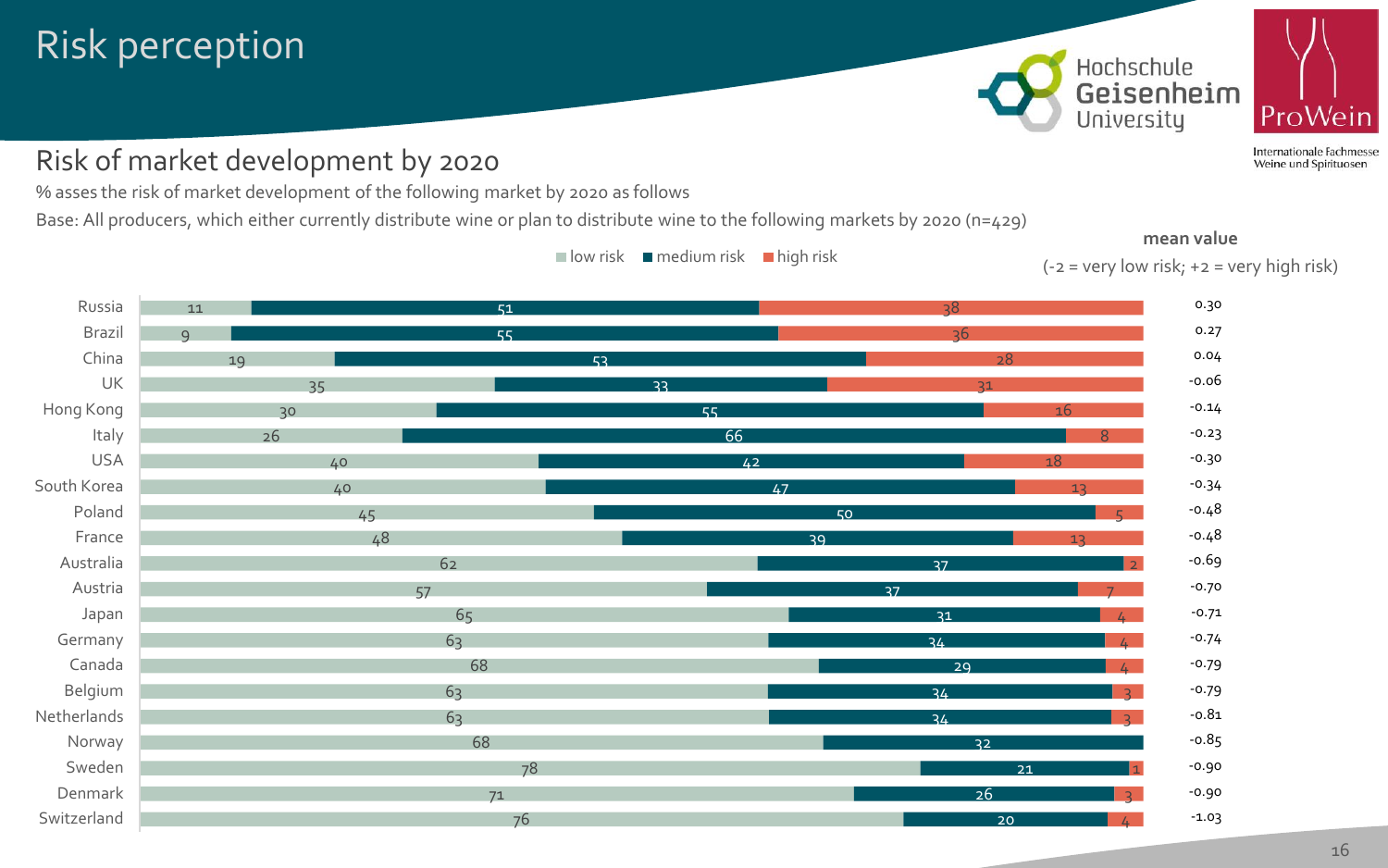# Risk and market attractiveness



ProWein Internationale Fachmesse

Weine und Spirituosen

Market attractiveness (barometer) vs. risk of market development

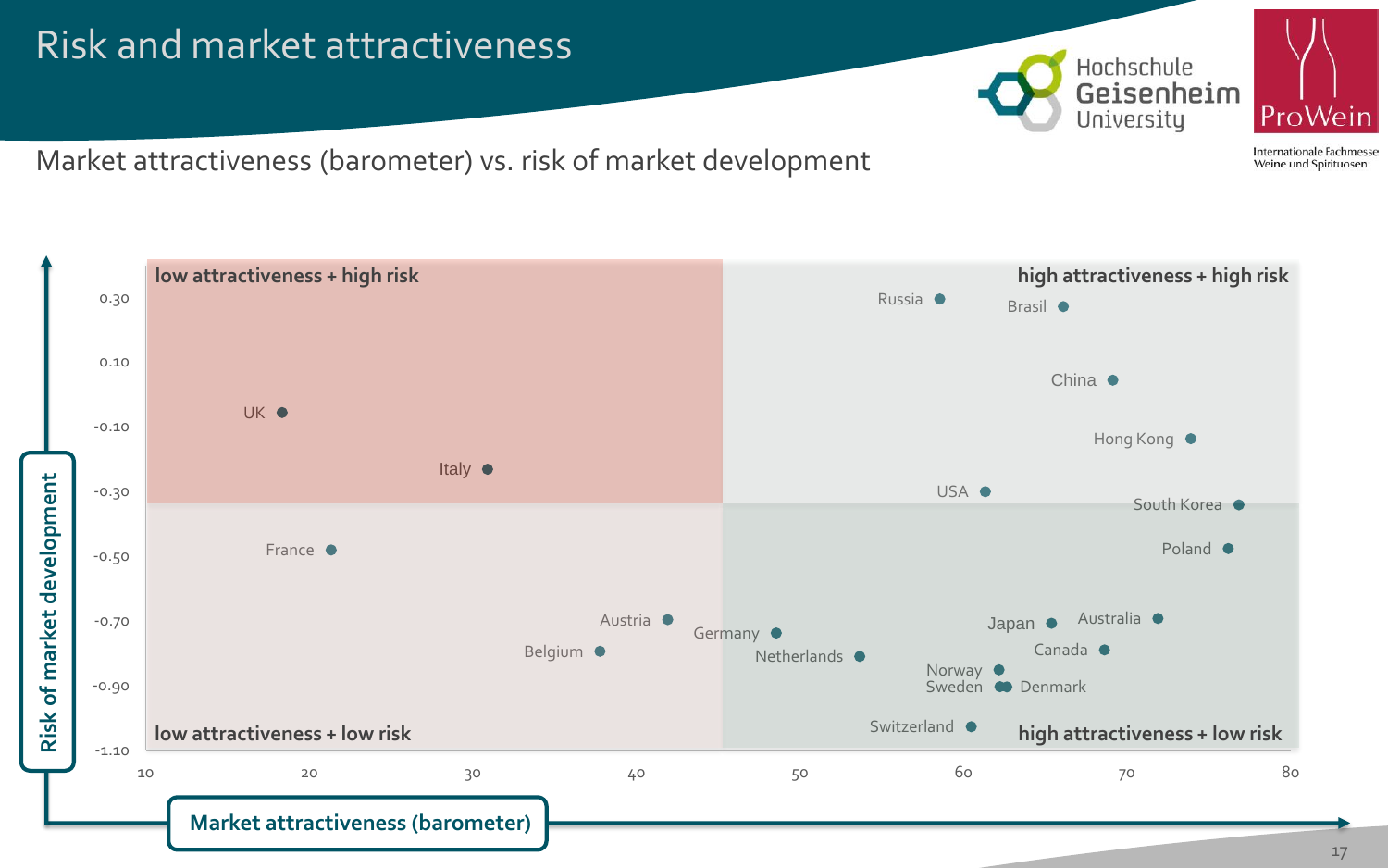# Key findings – sales markets attractiveness

## Hochschule Geisenheim Universitu



nternationale Fachmesse Weine und Spirituosen

## **Wine marketing is of global importance**

- Overall producers have 40 different countries belonging to their top 5 sales markets.
- European and North American wine markets are most frequently named as top 5 sales markets followed by Asian and other countries.

#### **Germany and the US dominate as sales markets**

- Germany and the USA are by far the most important sales markets for wine producers followed by UK, Belgium and Switzerland.
- The USA are the most important international wine sales market if one considers the host country effect for Germany.

#### **Asian and Scandinavian markets economically most attractive**

- Hong Kong, Switzerland, South Korea and the Scandinavian country are those markets that currently have the highest economic attractiveness for producers.
- Italy, France, UK, Russia and Brazil are currently seen as economically least attractive.
- Germany ranks in the lower third when it comes to current economic attractiveness, which is mainly related to the high degree of competition on the German wine market.

#### **Entrants underestimate the current market attractiveness**

- Market attractiveness differs between companies with market experience that currently sell wine in a market (incumbents) and entrants, who plan selling wine on a market by 2020.
- Entrants underestimate the attractiveness of several markets.

#### **Underestimated markets**

• South Korea, Switzerland, USA, Japan and Brazil are more positive evaluated by incumbents than by entrants.

#### **Overestimated markets**

• France, Italy Belgium and Poland are markets that are rated more attractive by entrants than by incumbents.

## **Comparable evaluation**

• Incumbents and entrants perceive the Scandinavian countries, Canada, Netherlands and the UK as about equally attractive.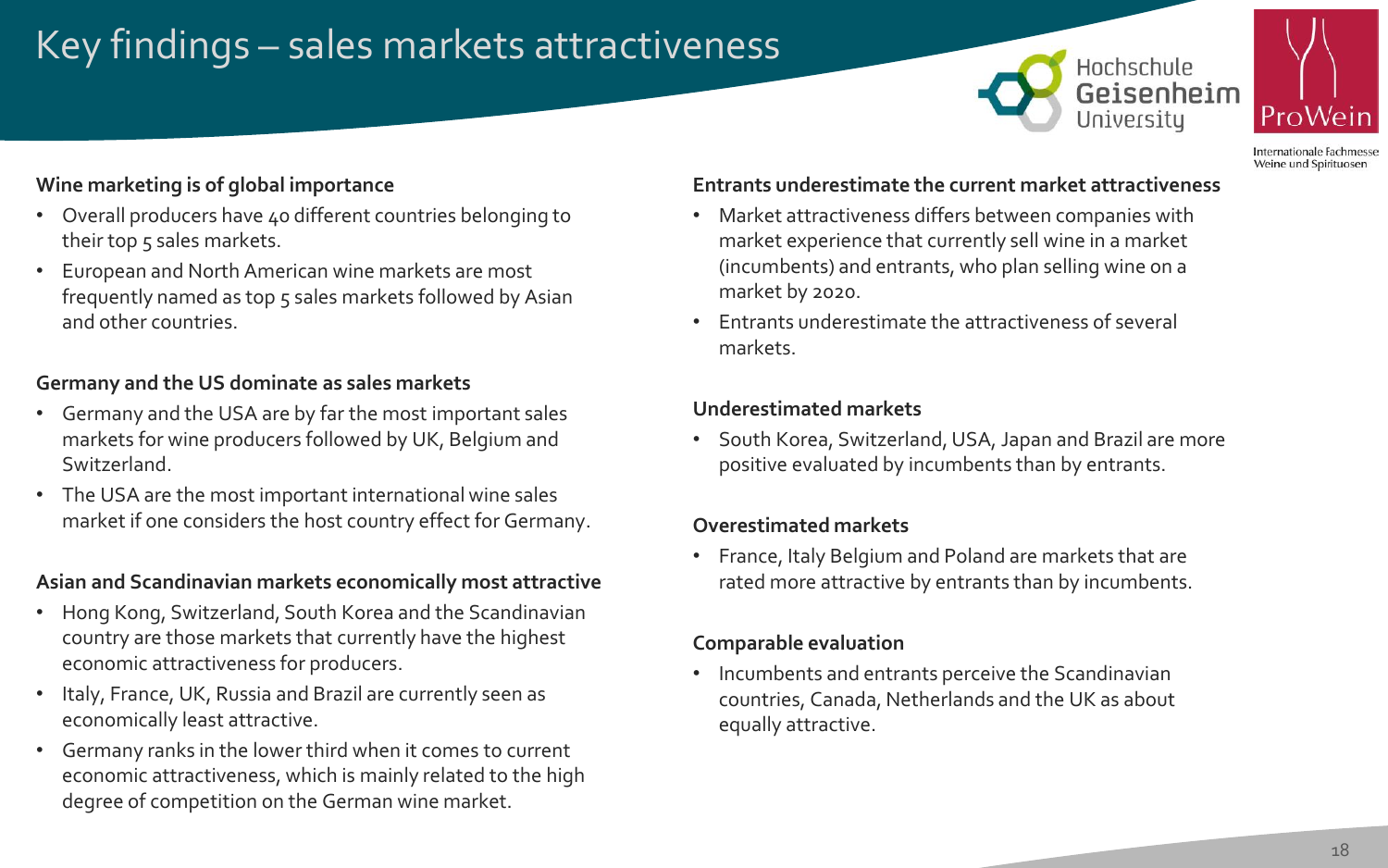# Key findings – sales markets attractiveness





Internationale Fachmesse Weine und Spirituosen

#### **Russia's market attractiveness is improving the most**

- In general, all markets are expected to have a rather positive change in their economic attractiveness.
- East European, Asian markets and Brazil are expected to increase strongest in attractiveness by 2020.
- The majority of Middle European markets see small changes in attractiveness.

## **UK faces the least improving market attractiveness**

- Of all markets analysed, the UK faces the least improving market attractiveness.
- Other markets with an unchanged future attractiveness are Italy, Austria and France.

#### **Entrants tend to overrate future market attractiveness**

- Several markets are overrated by entrants, especially UK, France, Italy and Hong Kong.
- Only very few markets are underrated by entrants (USA, Poland).

#### **Changes in future attractiveness come with great risk**

- In general, most markets are expected to have a rather low risk of market development.
- While Russia has the highest risk in market development, it is also expected to have the strongest increasing market attractiveness.
- Probably due to Brexit, the UK is listed within the top 5 markets of high risk in market development.
- Other markets with high expected risk are Asian markets and Brazil.

#### **Entrants expect higher risk for certain markets than incumbents**

## **Markets where entrants perceive higher risk than incumbents**

• USA, South Korea, Japan, Austria, Germany, Switzerland, Denmark

#### **Markets where entrants perceive lower risk than incumbents**

• Brazil, Italy, France, Norway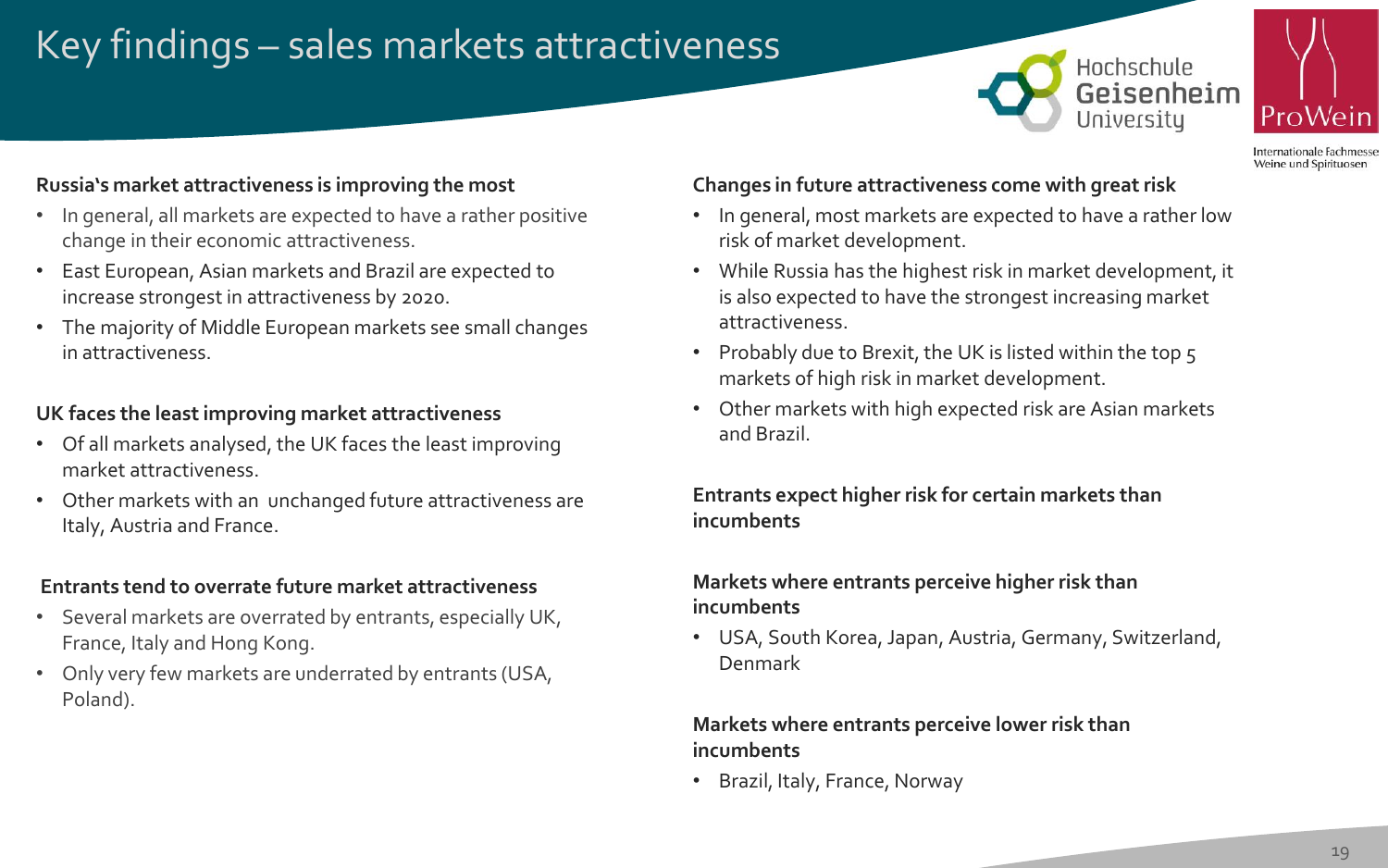



# **FUTURE SALES MARKETS** Chapter 4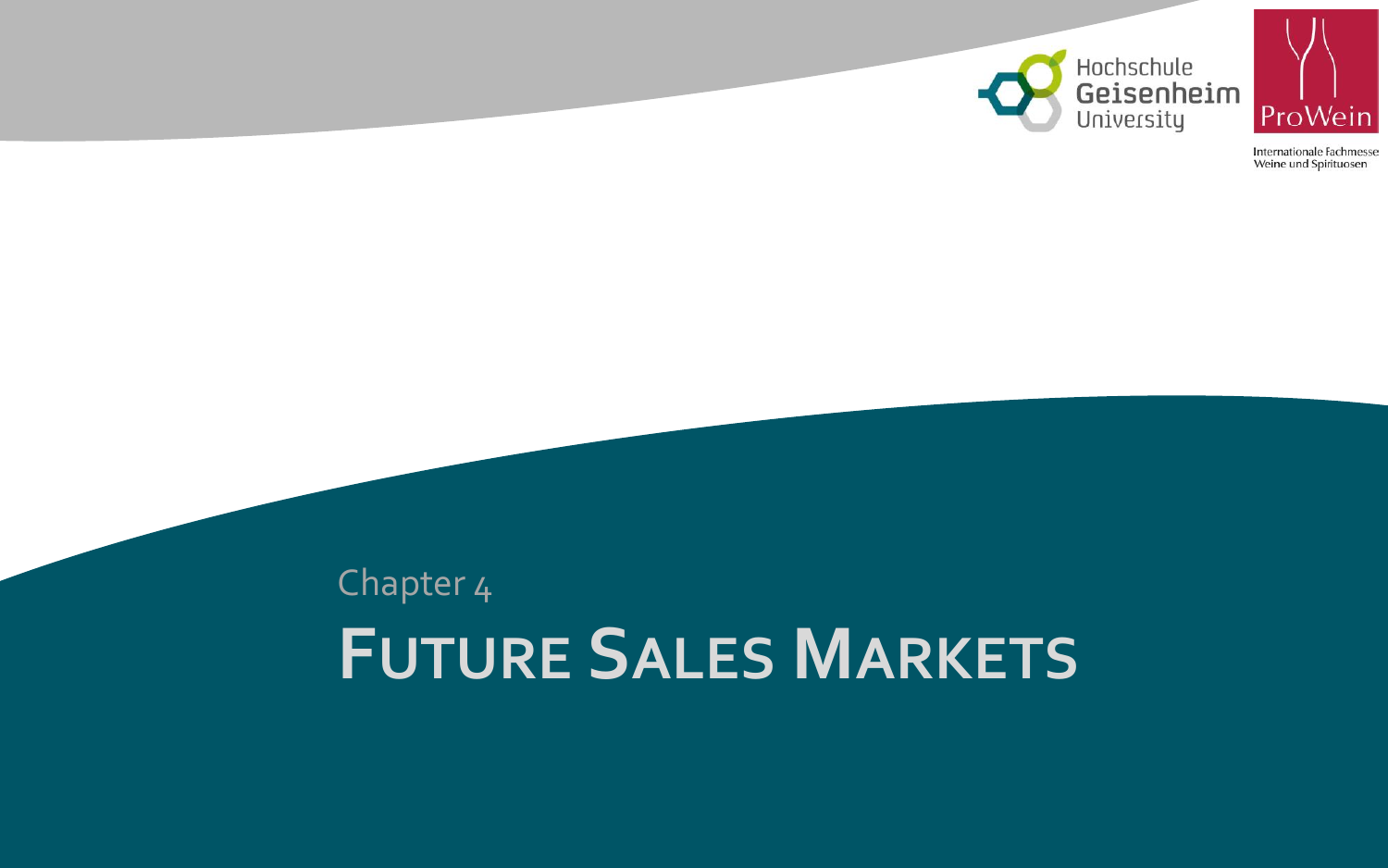# Export expansion to new markets





Internationale Fachmesse Weine und Spirituosen

Expansion in export activities

% plan to expand their export activities to new markets by 2020 Base: All producers (n=414)



Yes No I don't know

• Most companies plan to expand their export activities to new markets by 2020.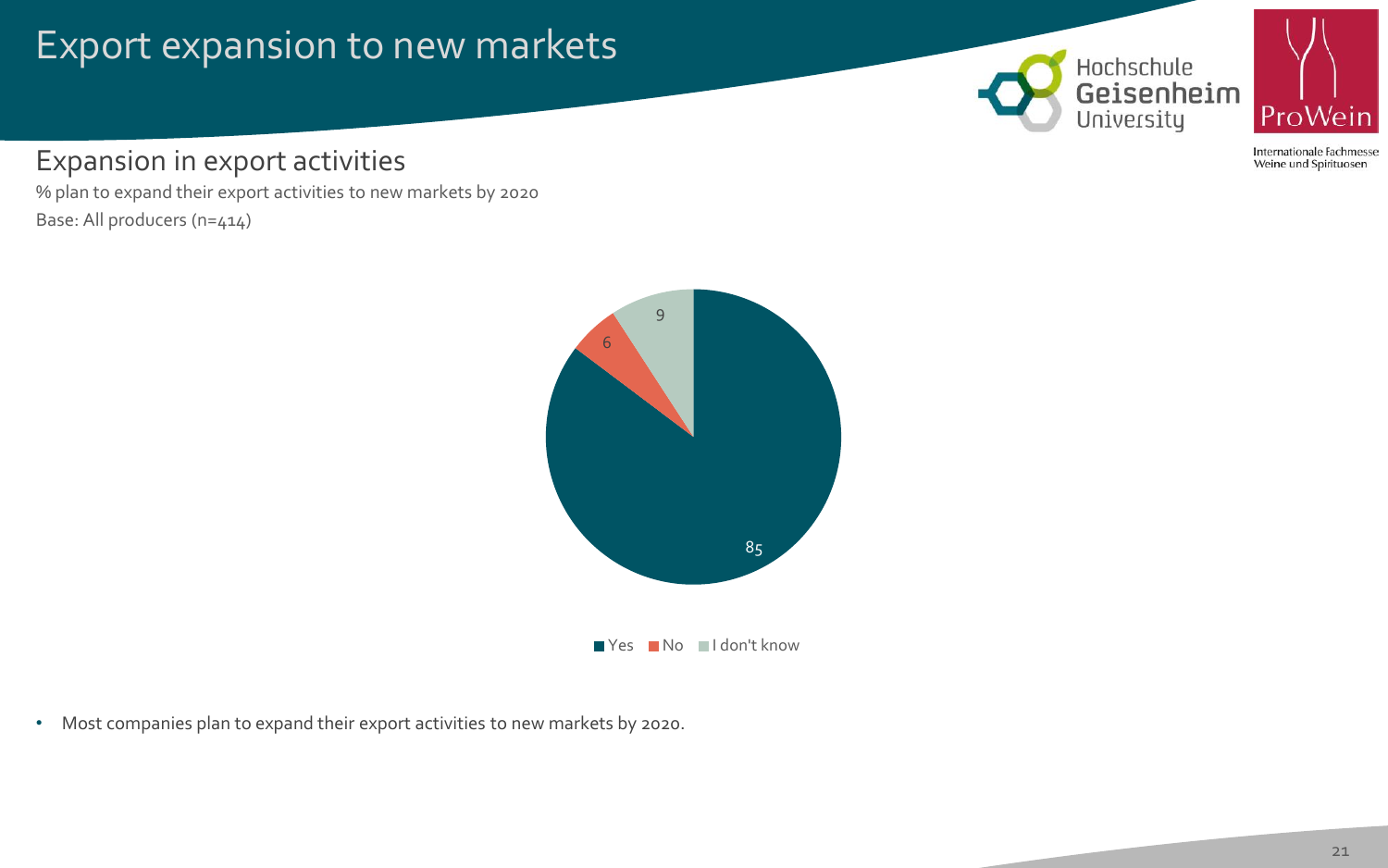# Current and new wine sales markets





Internationale Fachmesse Weine und Spirituosen

# Current sales markets

4

South Korea

% currently distribute wine in the following markets (top 5) Base: All producers (n=429)



# New sales markets by 2020

% plan to expand their export activities to the following markets (top 3) Base: All producers, which plan to expand their export activities (n=336)

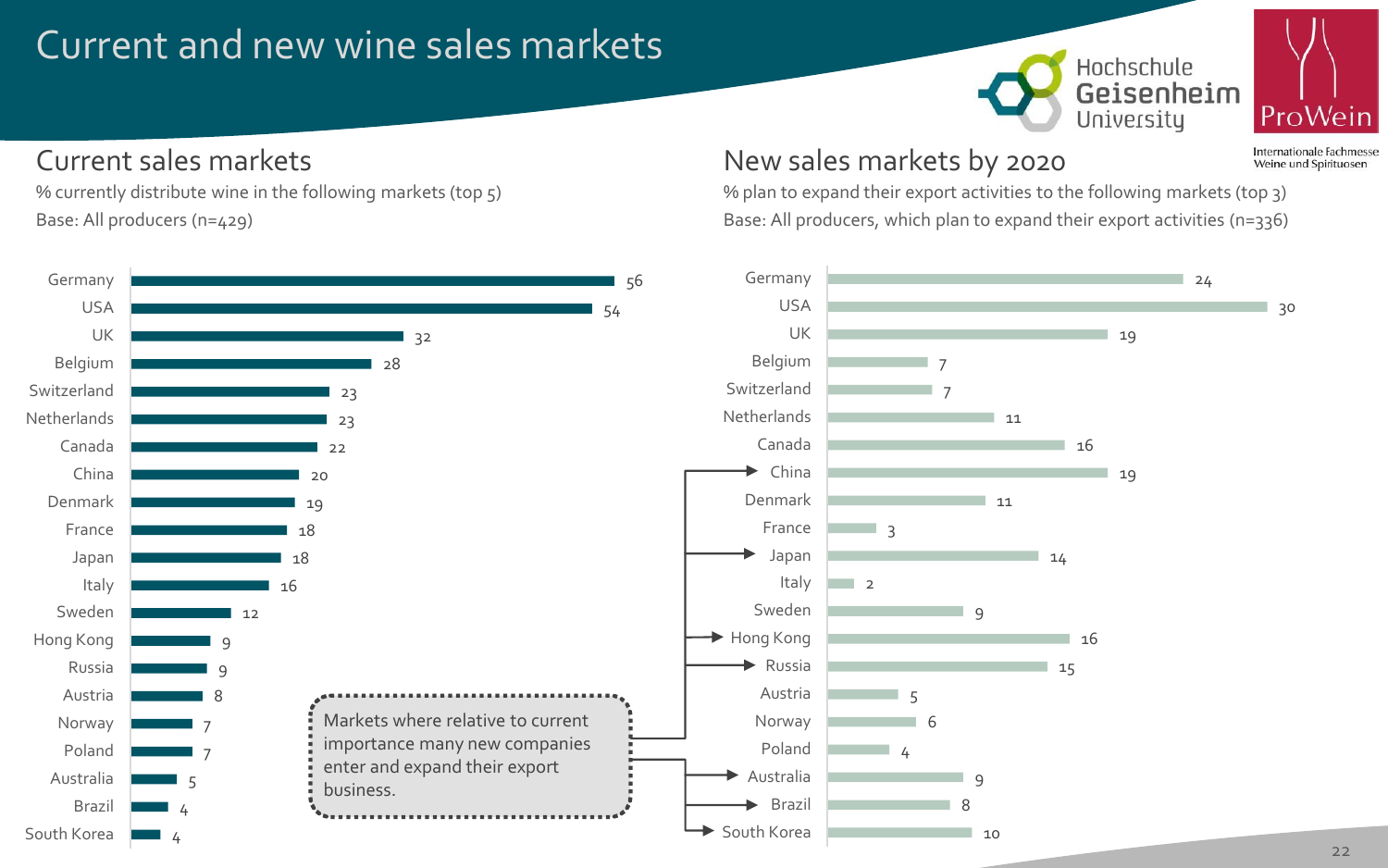# Key findings – Future sales markets

## Hochschule Geisenheim Universitu



Internationale Fachmesse Weine und Spirituosen

## **New markets for wine producers**

• By 2020 85% of ProWein exhibitors want to extent their exports to new markets.

## **Germany is less export-orientated than other countries**

- The share of producers who want to extent their exports to new markets is at nearly 100% for wine exporters from the big European wine countries France, Italy and Spain.
- For the less wine export-orientated Germany this share is at only 55%.

## **Top 3 current sales markets stay important**

• The top 3 current sales markets US, Germany and the UK are also the most frequently named export markets where companies want to extend their exports to.

## **Asian markets on the rise**

• The currently less important sales markets China and Hong Kong are the most frequently named new export markets.

#### **Shift in sales markets**

• There are many more markets where relative to current importance many new companies plan to enter and expand their export business: Russia, Japan, Australia, Brazil, South Korea.

## **Future sales markets are not linked to attractiveness**

• The amount of producers who want to extent their exports to a specific market is not linked to the market attractiveness of those markets but to other factors.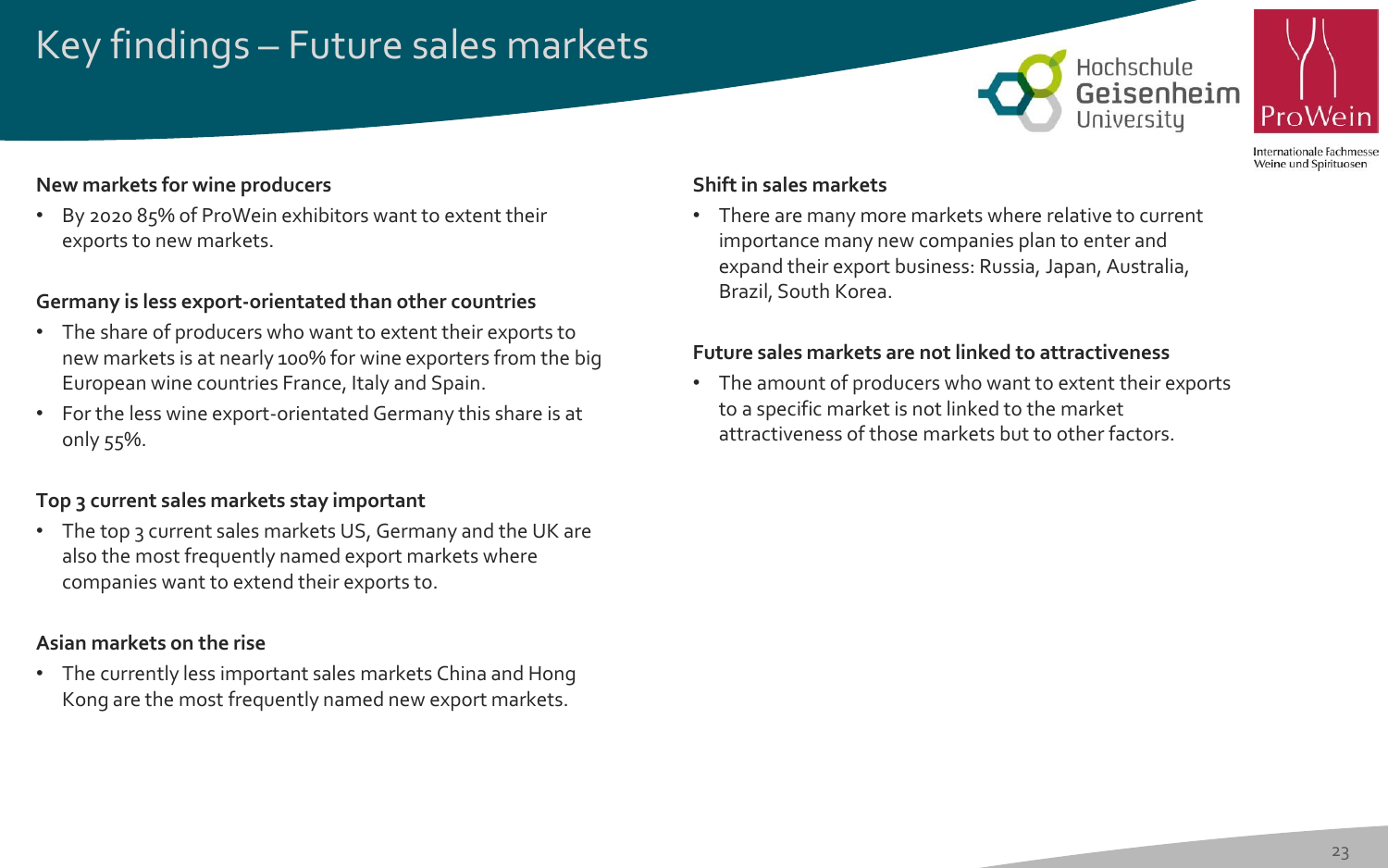



# **WINE ORIGINS** Chapter 5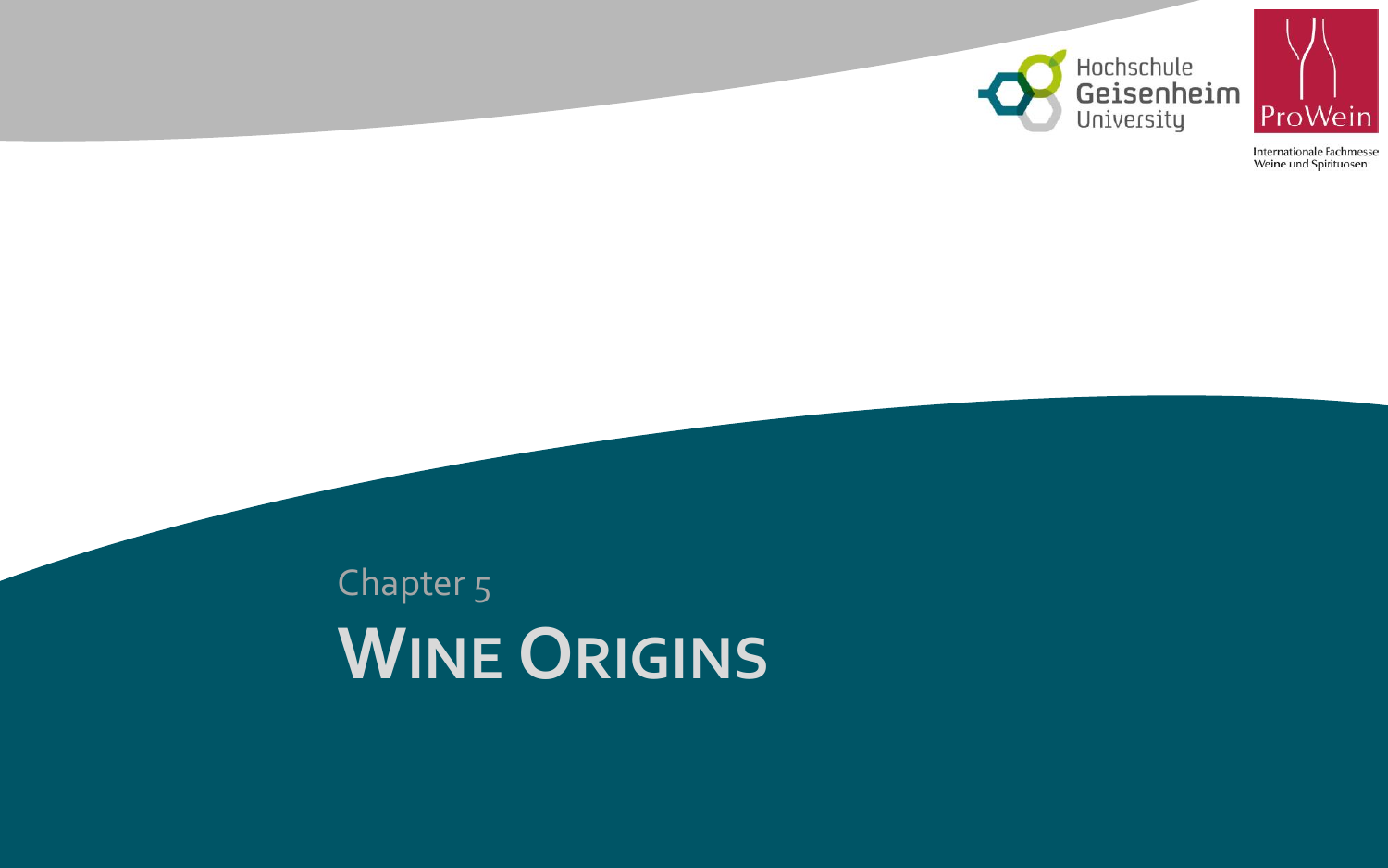# Willingness to expand wine range





Internationale Fachmesse Weine und Spirituosen

# Expansion in wine range to new countries of origin

% of marketers, which plan to expand their wine range to new countries of origin by 2020 Base: All marketers (n=481 German marketers, n=422 international marketers)



#### • Only 1 out of 3 visiting German marketers plan to expand their wine range to new countries of origin by 2020, on the other hand almost 2 out of 3 visiting international marketers plan to expand their wine range.

• Results reflect the fact that ProWein serves as a domestic trade fair for Germany. Export orientated marketers from abroad are therefore overrepresented compared to German marketers.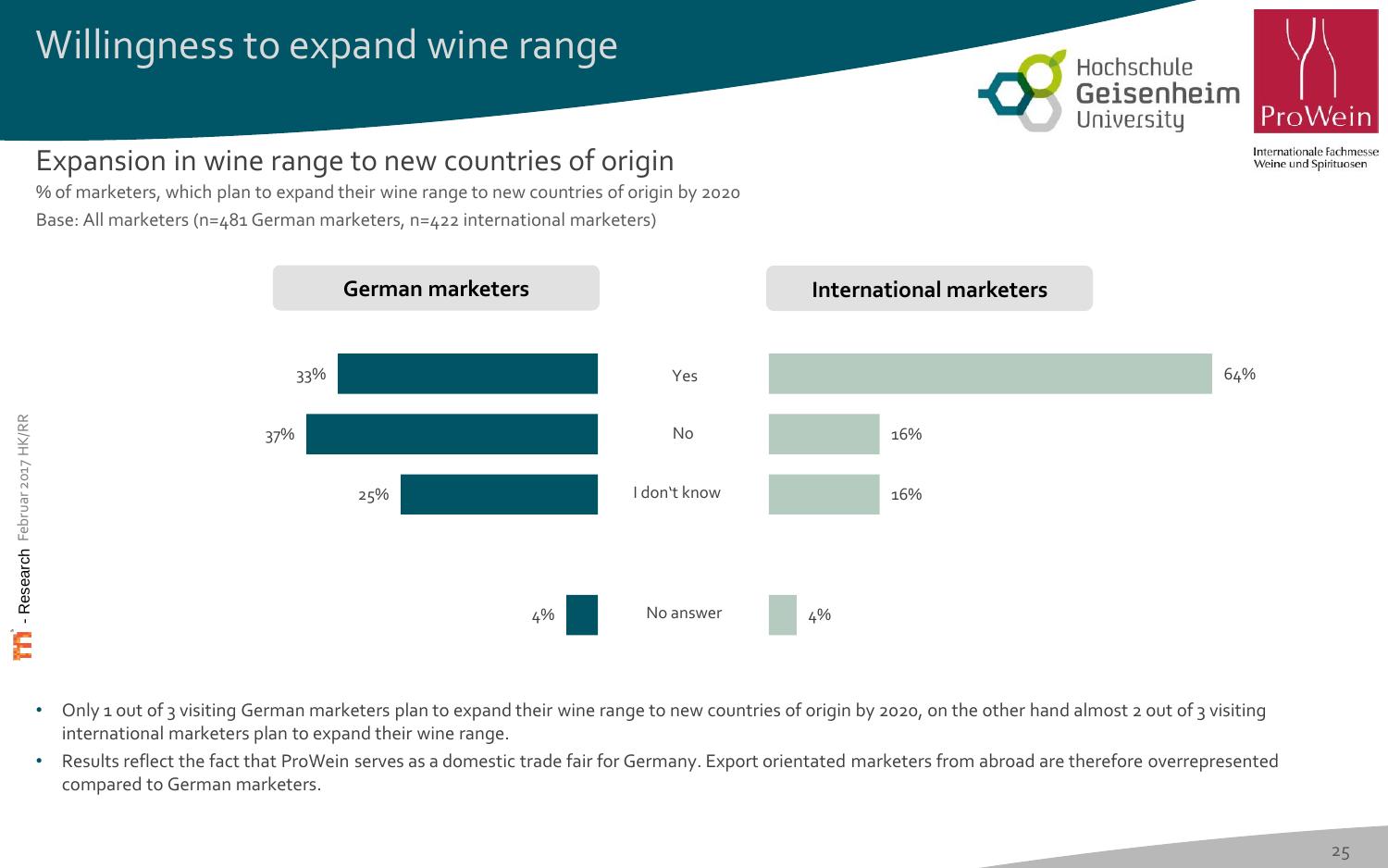# Sought after wine origins





Internationale Fachmesse Weine und Spirituosen

# Expansion in wine range to new countries of origin

% of marketers plan to expand their wine range to the following countries of origin by 2020

Base: All marketers, which plan to expand their wine range by 2020 (n=159 German marketers, n=270 international marketers)



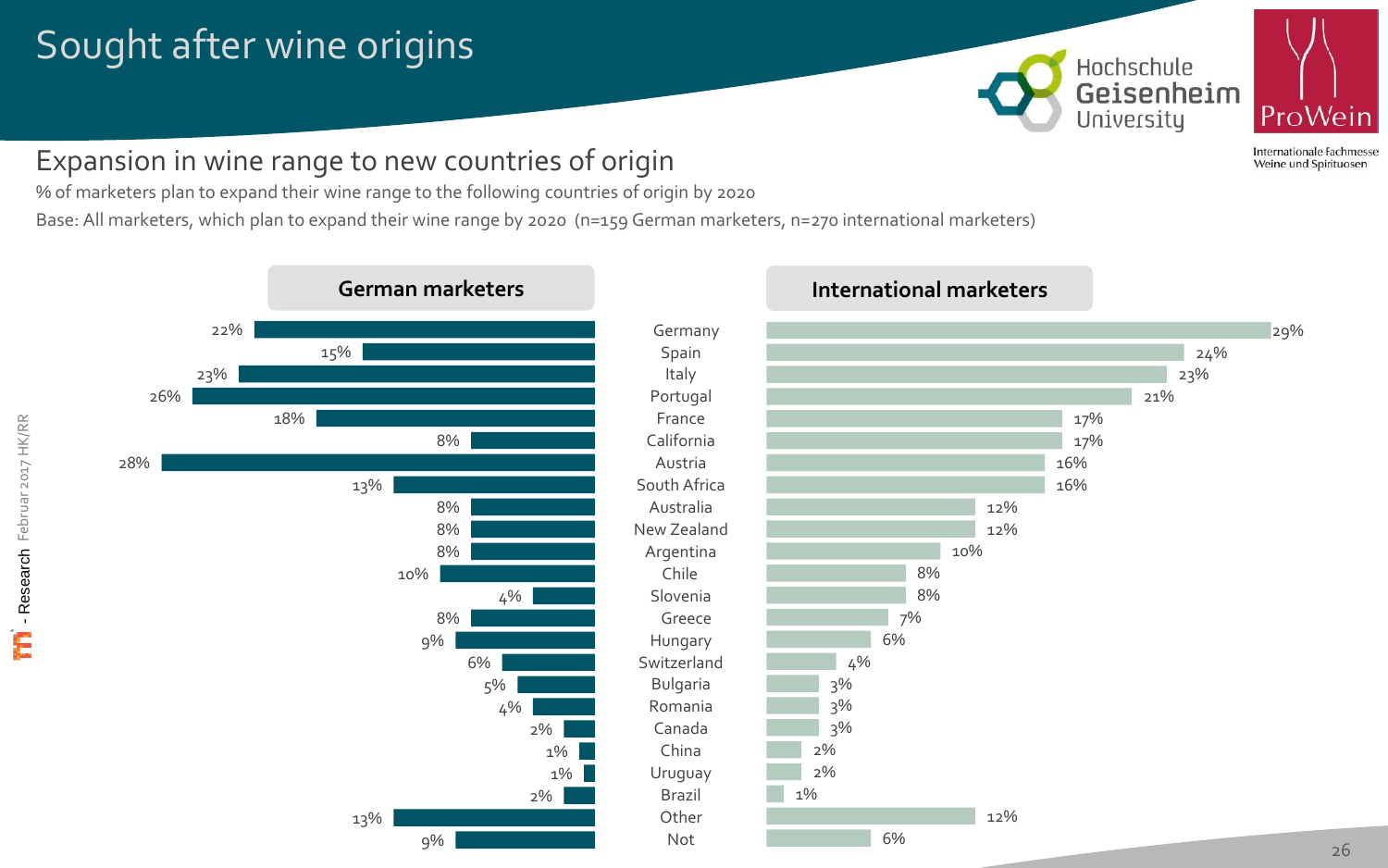# Key findings – sought after wine origins





Internationale Fachmesse Weine und Spirituosen

#### **One in two marketers look for new wine origins**

• Almost every second marketer plans to expand his wine range to new countries.

#### **Two in three international marketers plan to expand**

• This willingness is particularly strong for international marketers where two in three plan to take up new origins into their range.

#### **German marketers are less interested in new origins**

- Only one in three German marketer plans to extend his product range.
- Results reflect that ProWein serves as a domestic trade fair for Germany. Import orientated marketers from abroad are therefore overrepresented compared to German marketers.

#### **International marketers visit ProWein to look for German wine**

• Germany, Spain, Italy and Portugal are most sought after wine origins by international marketers followed by France and California.

#### **Portugal is sought after both by international and German marketers**

**Large European producer countries Italy, Spain and France are still sought after by marketers**

#### **German marketers look for their neighbor and domestic wines**

• Austria, Portugal, Italy and Germany are most frequently demanded wine origins that German visitors plan to include into their range.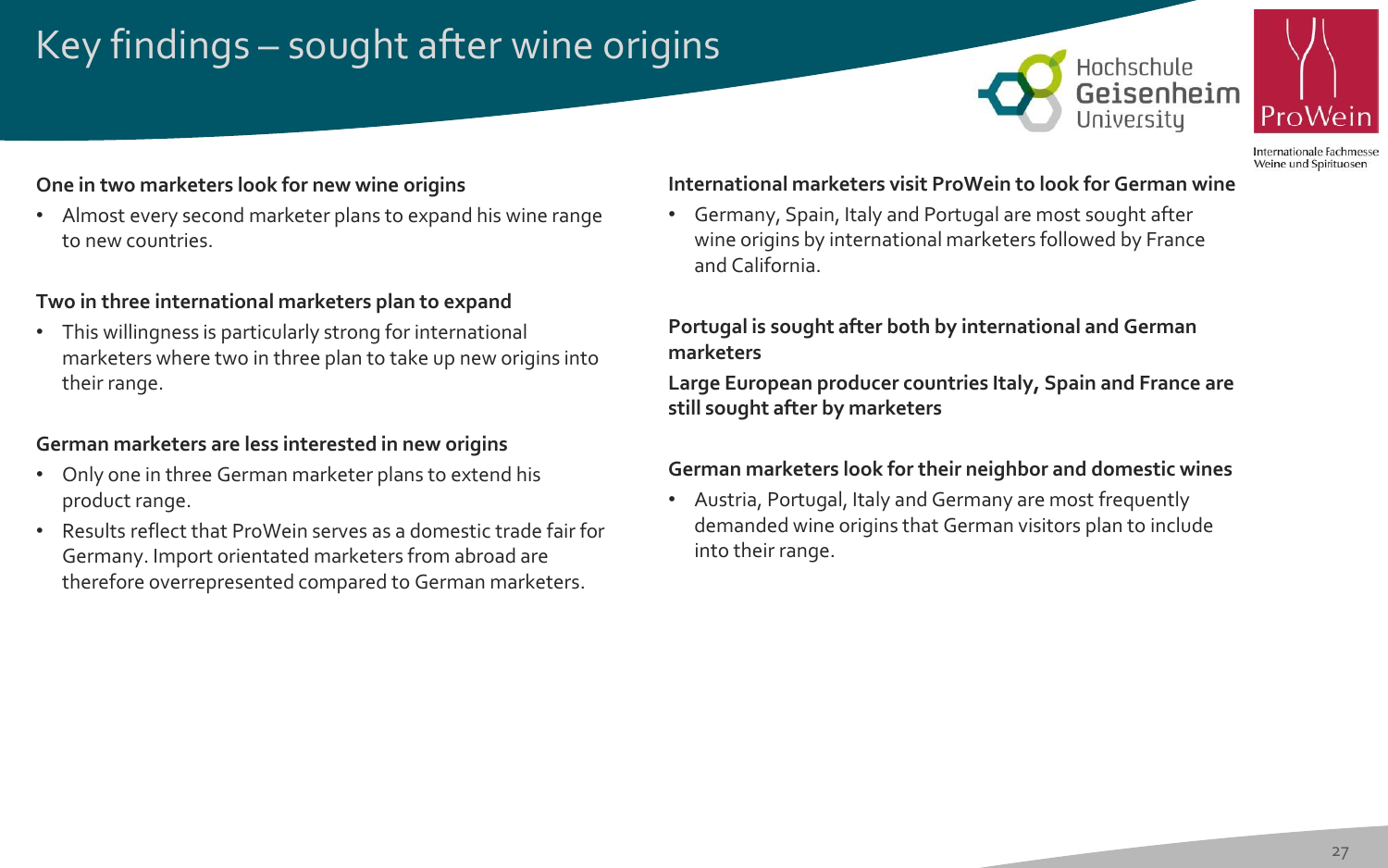



**SOURCING AND SALES CHANNELS**  Chapter 6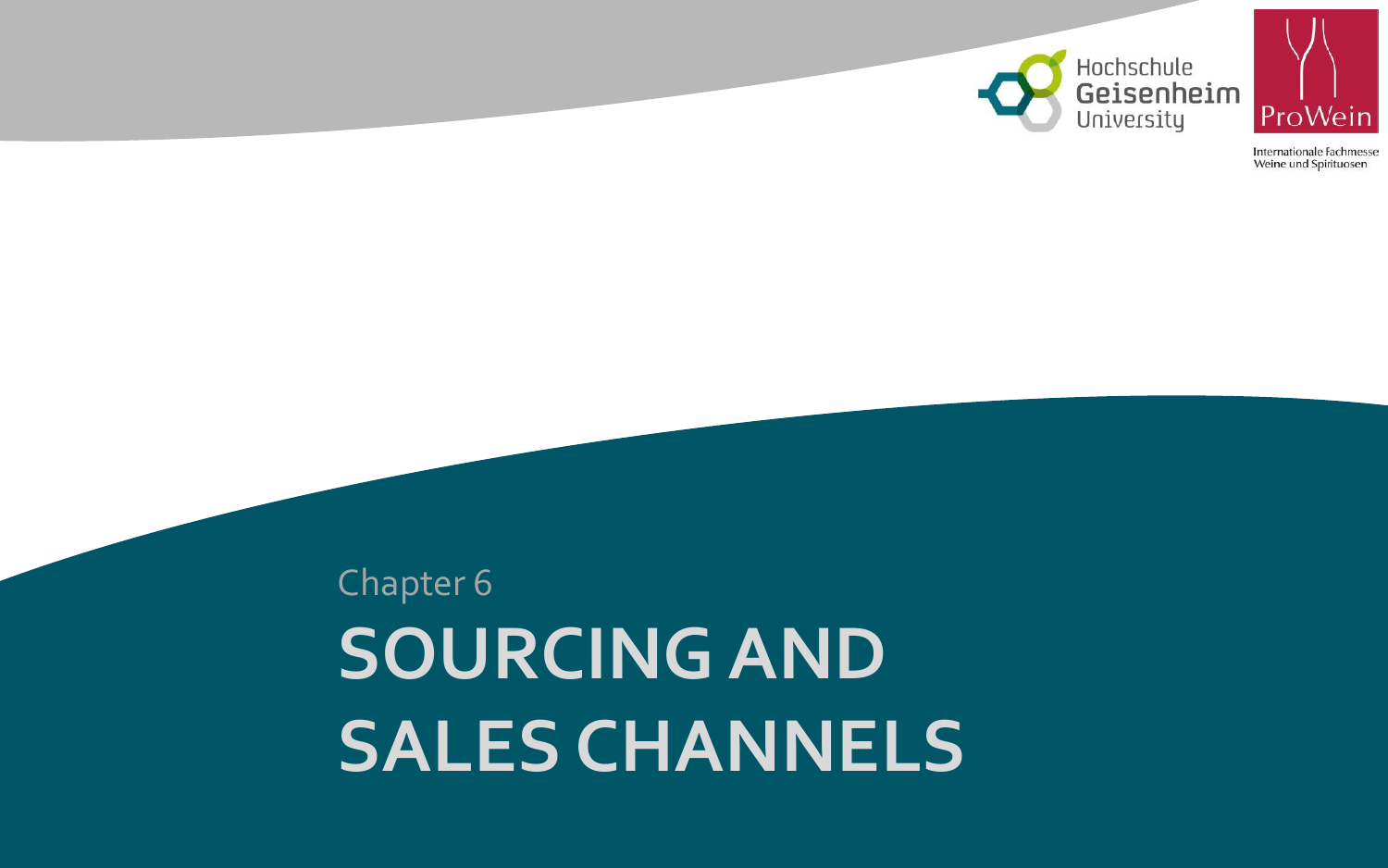# Sourcing channels from marketer perspective





Internationale Fachmesse Weine und Spirituosen

Use of purchase channels

% of marketers generally use the following purchase channels Base: All marketers (n=481 German marketers, n=422 international marketers)



• Directly from small wineries is the main sourcing channel used both by German and international marketers.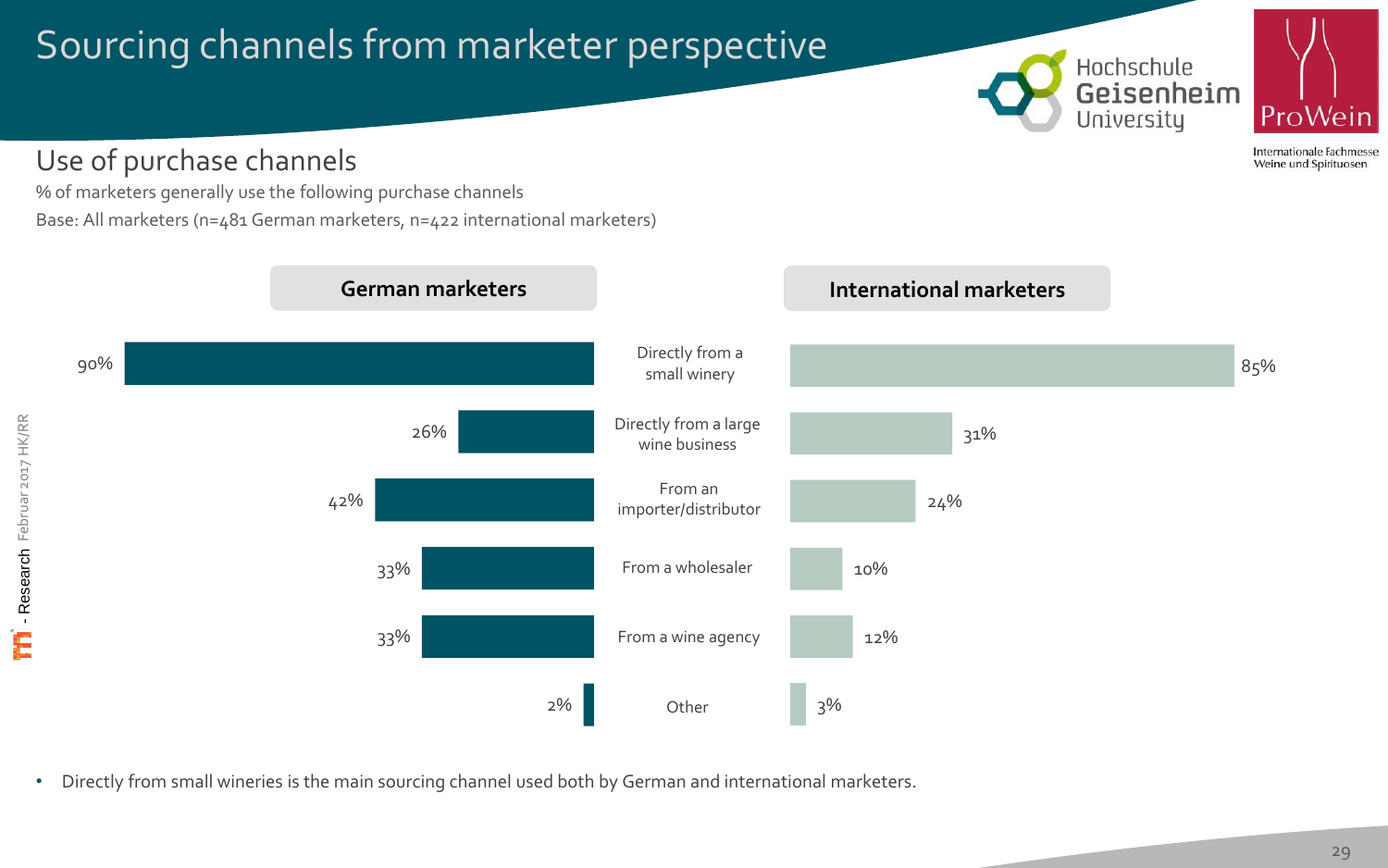# Sourcing channels from marketer perspective





Internationale Fachmesse Weine und Spirituosen

# Development of importance of purchase channels

% of marketers are of the opinion, that the importance of the following purchase channels will change as follows for their company by 2020 Base: All marketers (n=481 German marketers, n=422 international marketers)



- Direct channels (directly from a small winery, directly from a large wine business) will increase in importance or stay unchanged.
- Indirect wine sourcing channels are expected to decrease in importance by 2020.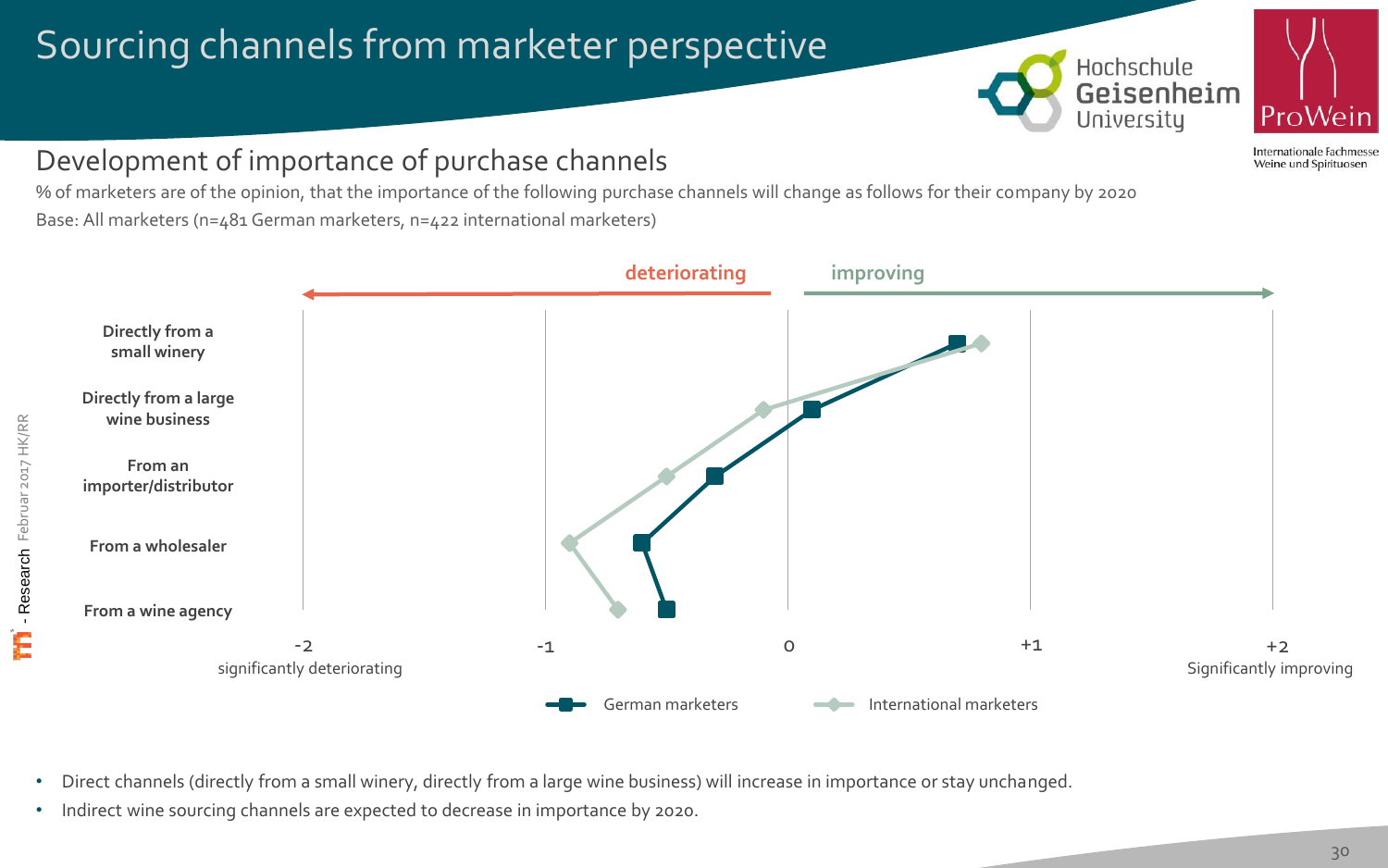# Sales channels in Germany from producer perspective





Internationale Fachmesse Weine und Spirituosen

# Current and future importance of different sales channels in Germany

% assess the current and future importance of the following sales channels for their main sales market Germany as follows Base: All producers, which have their main sales market in Germany (n=107)

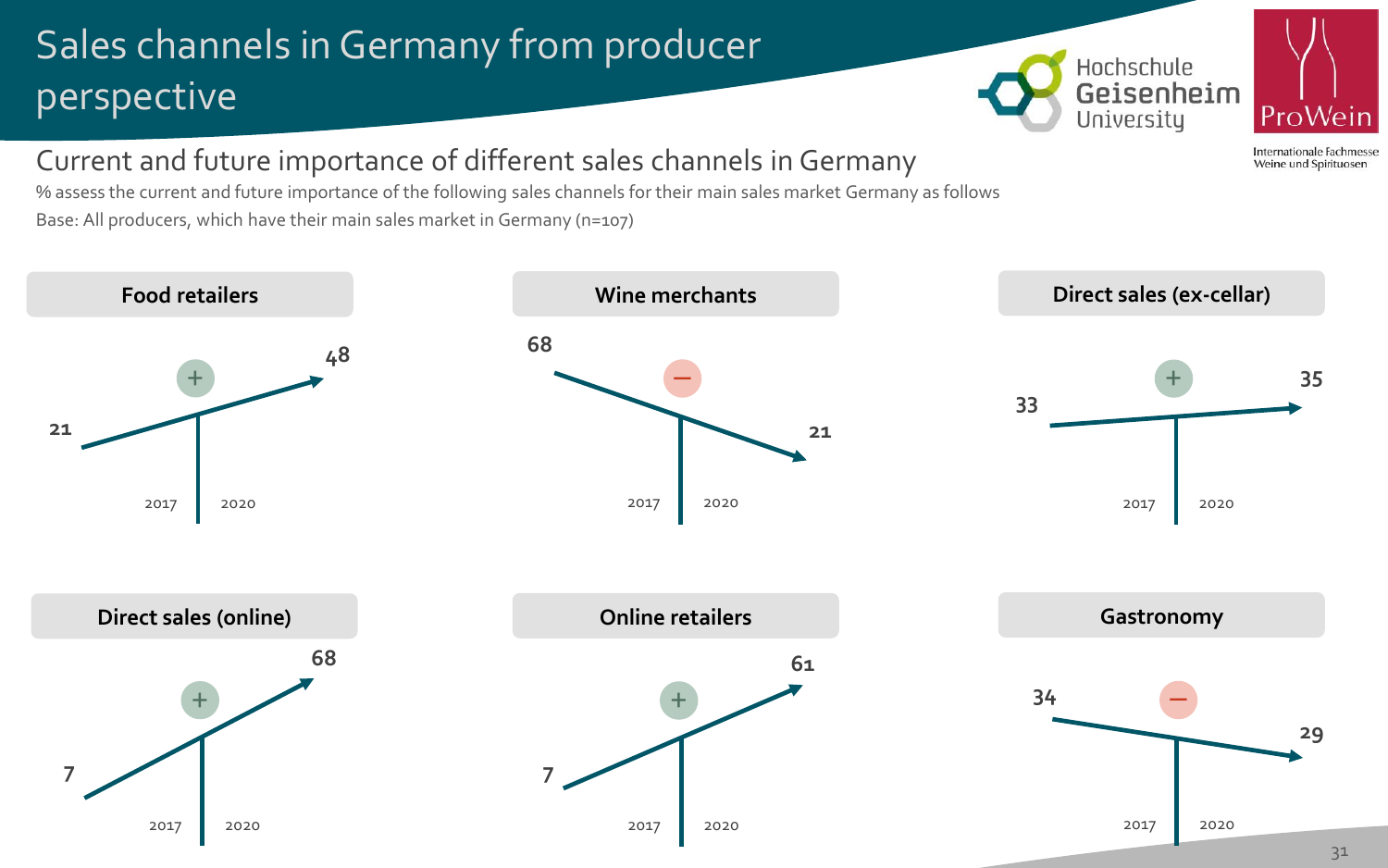# Sales channels in the US from producer perspective





Internationale Fachmesse Weine und Spirituosen

# Current importance of different sales channels in the US

% assess the current and future importance of the following sales channels for their main sales market USA as follows Base: All producers, which have their main sales market in the US (n=76)

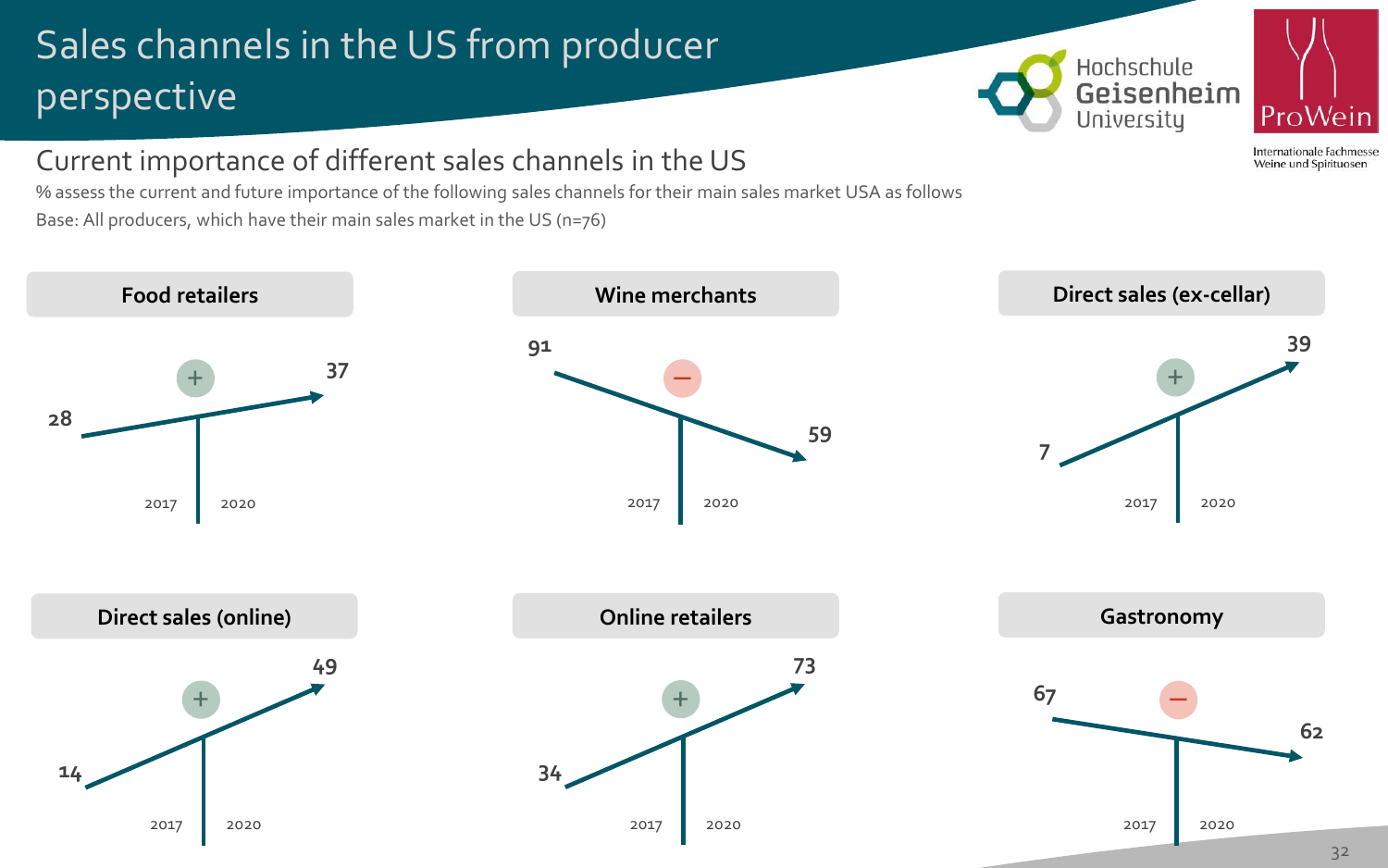# Key findings – sales channels





Internationale Fachmess Weine und Spirituosen

## **Sales channels from producers' perspective**

## **Online and food retail are the sales channels of the future**

- The importance of sales channels was analysed for the two most important sales markets Germany and the US.
- In both markets online and food retails are seen as the biggest winners.
- Sales through online retailers or direct online sales by the producer are currently least important but will most strongly increase in importance by 2020.
- The increase of wine sales over food retailers is more pronounced in Germany that is related to wine market regulations in the US.

## **Specialty wine retails and gastronomy will further decline**

- Wine merchants and gastronomy will decline in importance both in the US and in Germany.
- Direct sales in the US are expected to increase strongly while they are forecasted to be largely unchanged in Germany.
- In Germany at present specialty wine retailers, gastronomy and direct sales are of highest importance for wine producers (unweighted by volume).

## **Sourcing channels from marketers' perspective**

## **Direct sourcing from the producer will be the future**

- "producers be aware the marketers come knocking at your door"
- Both for international and for German wine marketers sourcing from a small winery will strongly increase in importance. Directly sourcing from large wine business will also improve but to a lesser extent.
- International and German marketers agree that mediators between producers and marketers will decrease in importance for sourcing wine.
- Particularly wholesalers, wine agencies and to a smaller extend exporters/importers/distributers will decrease in importance.

#### **Differences between international and German wine marketers**

- Sourcing from a large wine business is second most important for international wine marketers but least important for German companies.
- Importer/Distributers and wine agencies are sourcing channels used by more than a third of German wine marketers but less important for international companies.
- Sourcing wine from a small winery is the most frequently named sourcing channel for wine marketers both internationally and nationally.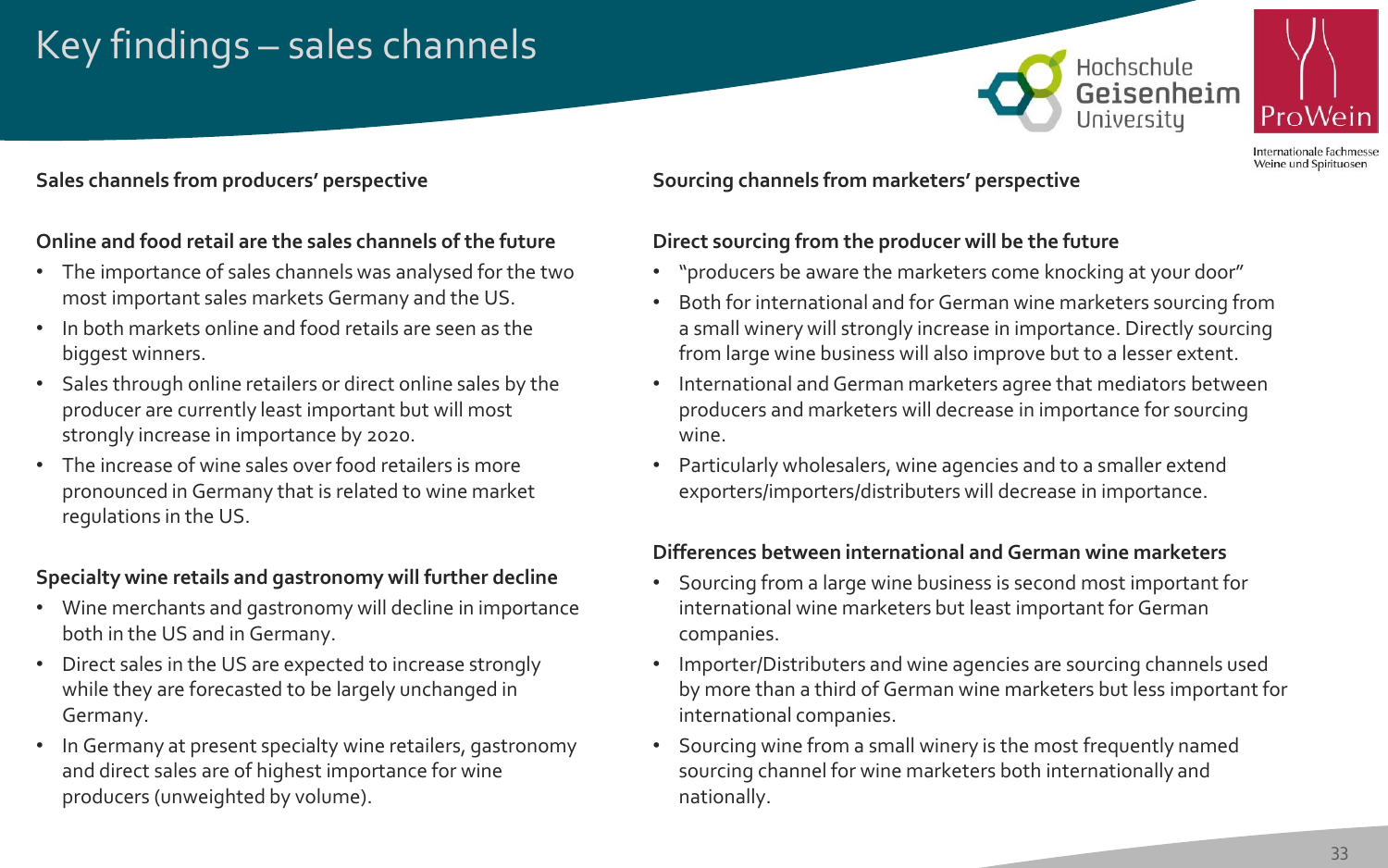



# **MARKETING PHILOSOPHY** Chapter 7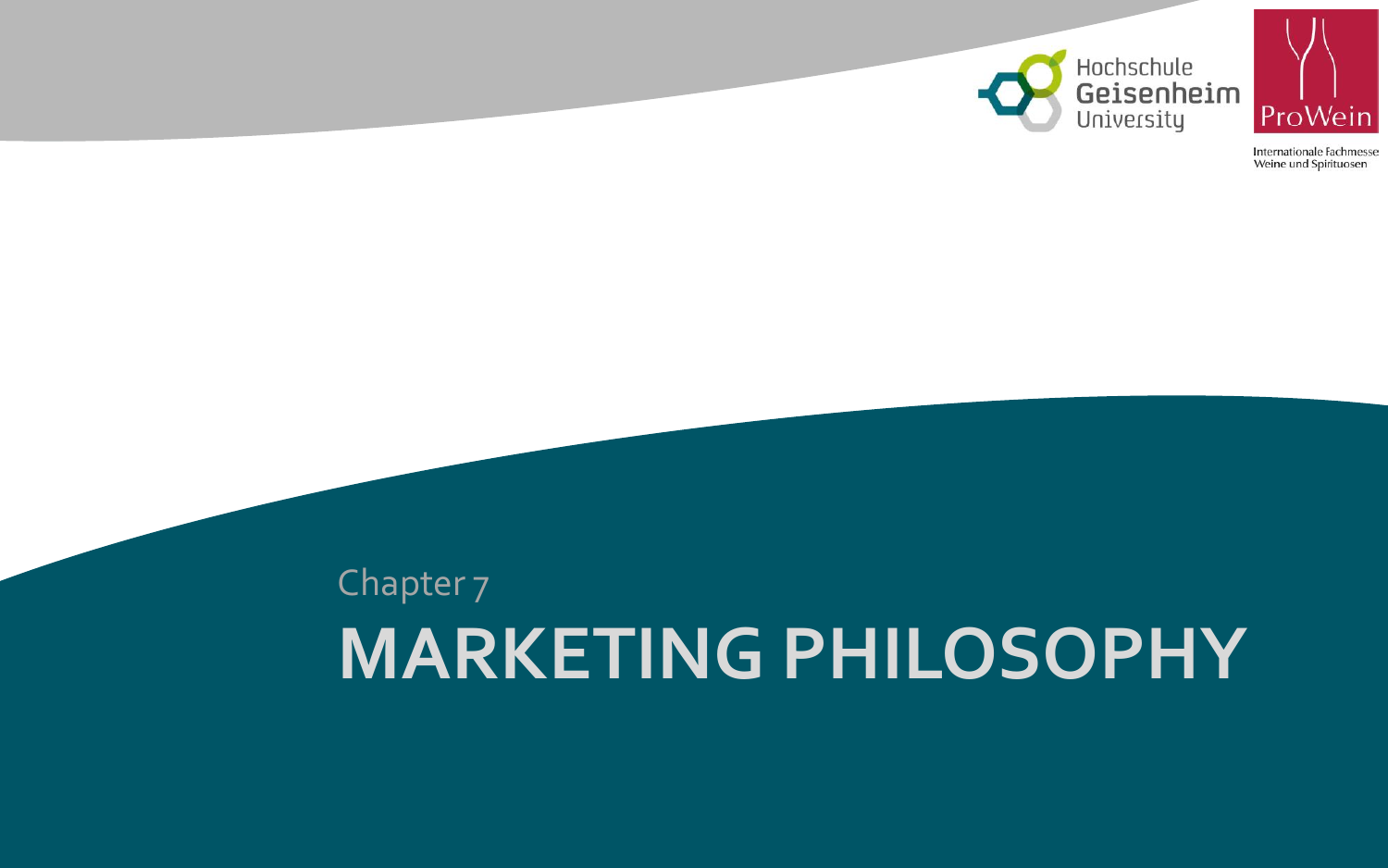# Key findings – how to market wine





Internationale Fachmesse Weine und Spirituosen

## **Majority sees bright future for marketing by origin and terroir**

• The majority of producers and marketers see wine marketing with focus on region/origin/terroir as most successful in the future.

## **Marketing by brand more important for producers**

• There are few differences between producers and marketers. Less marketers perceive brand as successful for marketing compared to producers.

## **Small producers see better future for marketing by personality Large producers have higher hopes in brand**

- Wine marketing with focus on the personality of the winery owner or winemaker is most popular among small wineries.
- Wine marketing with a brand is most popular among large wineries.

## **Strong wine cultural differences**

## **German producers build on personality of wine maker Romanic producers trust in origin**

- For German wine producers wine marketing with focus on the personality of the winery owner or winemaker is perceived to be the most successful marketing concept for wine in the future.
- Contrary in France, Italy and Spain wine marketing with focus on region/origin/terroir is ranked first.
- Marketing with a brand is stronger favoured by producers in France, Spain and Germany than in Spain.

# **German marketers have low hopes for brand**

## **International marketers see brand about equal with personality**

- German marketers believe stronger in origin and personality of the winemaker than international marketers.
- International marketers have a stronger belief in brands as the future marketing concept. This difference is strongest for importers/exporters/distributers.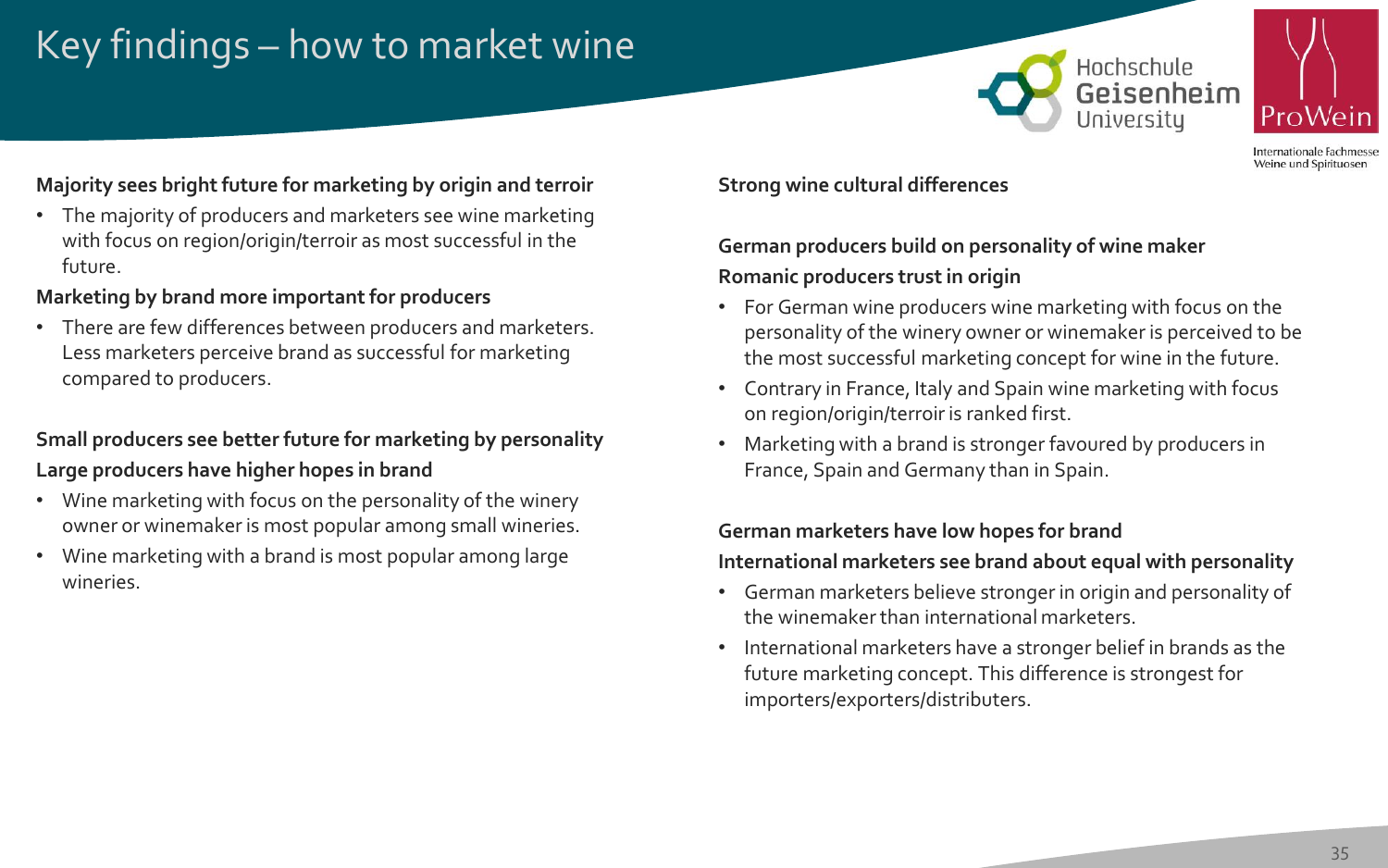# How to market wine?



# Future marketing concepts

% are of the opinion, that the following marketing concept for wine will be the most successful in the future Base: All participants (n=494 producers, n=903 marketers)



• About 1 out of 2 companies regard wine marketing with focus on region / origin / terroir as the most successful marketing concept for wine in the future.

• There are few differences between producers and marketers. Only half as many marketers perceive brand as successful for marketing wine compared to producers.

Weine und Spirituosen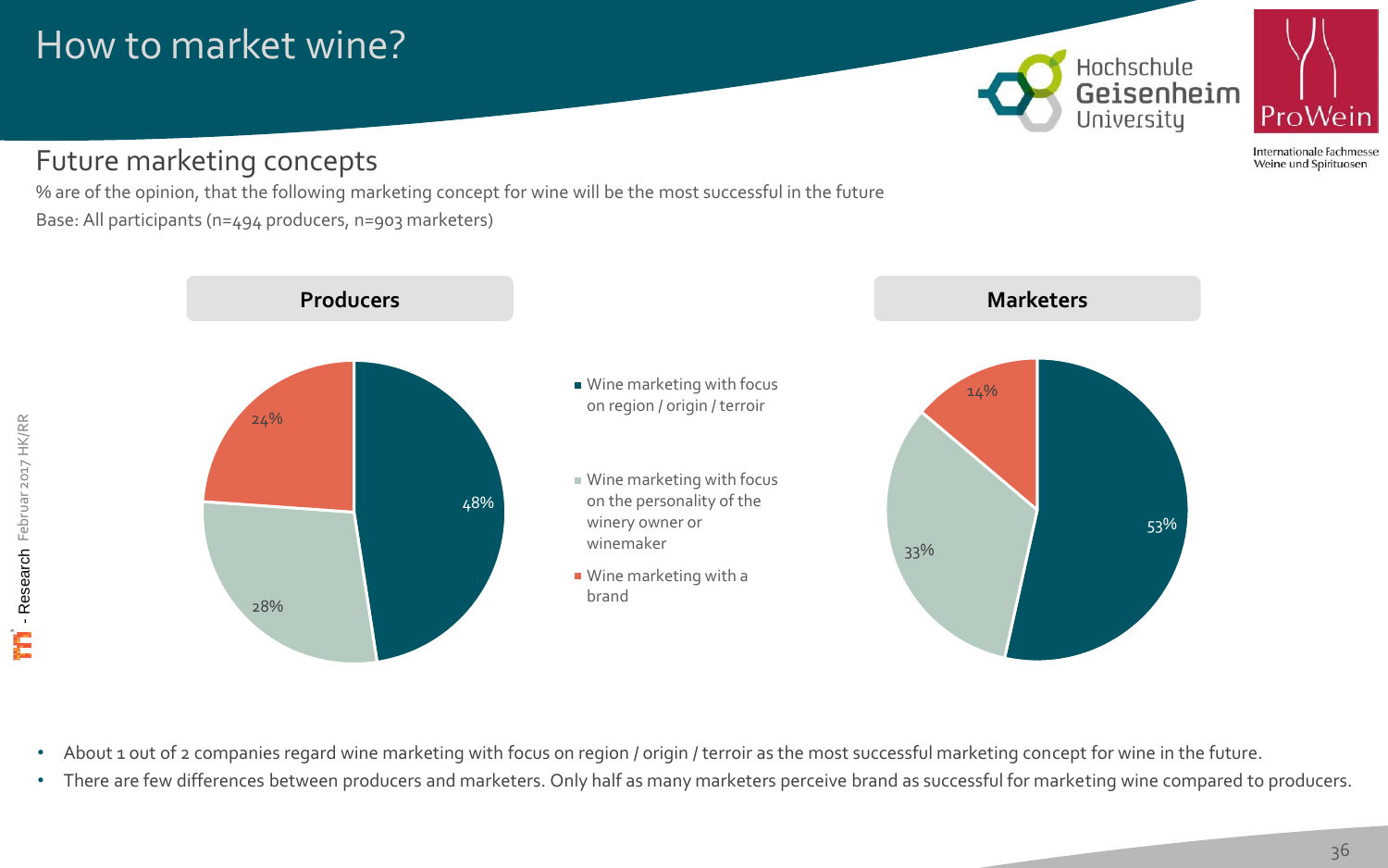# Producer by country





Internationale Fachmesse Weine und Spirituosen

Future marketing concepts by company location

% are of the opinion, that the following marketing concept for wine will be the most successful in the future Base: All producers, which have their company located in one of the following countries (n=374)



- While in Germany wine marketing with focus on the personality of the winery owner or winemaker is perceived to be the most successful marketing concept for wine in the future, wine marketing with focus on region/origin/terroir is perceived to be the most successful wine marketing concept in France, Italy and Spain.
- The result reflect the difference in wine classification systems between Germany, where wine quality is mostly based on the level of sweetness, and other countries such as France, Italy and Spain, where wine quality is mostly based on origin.

Wine marketing with focus on region / origin / terroir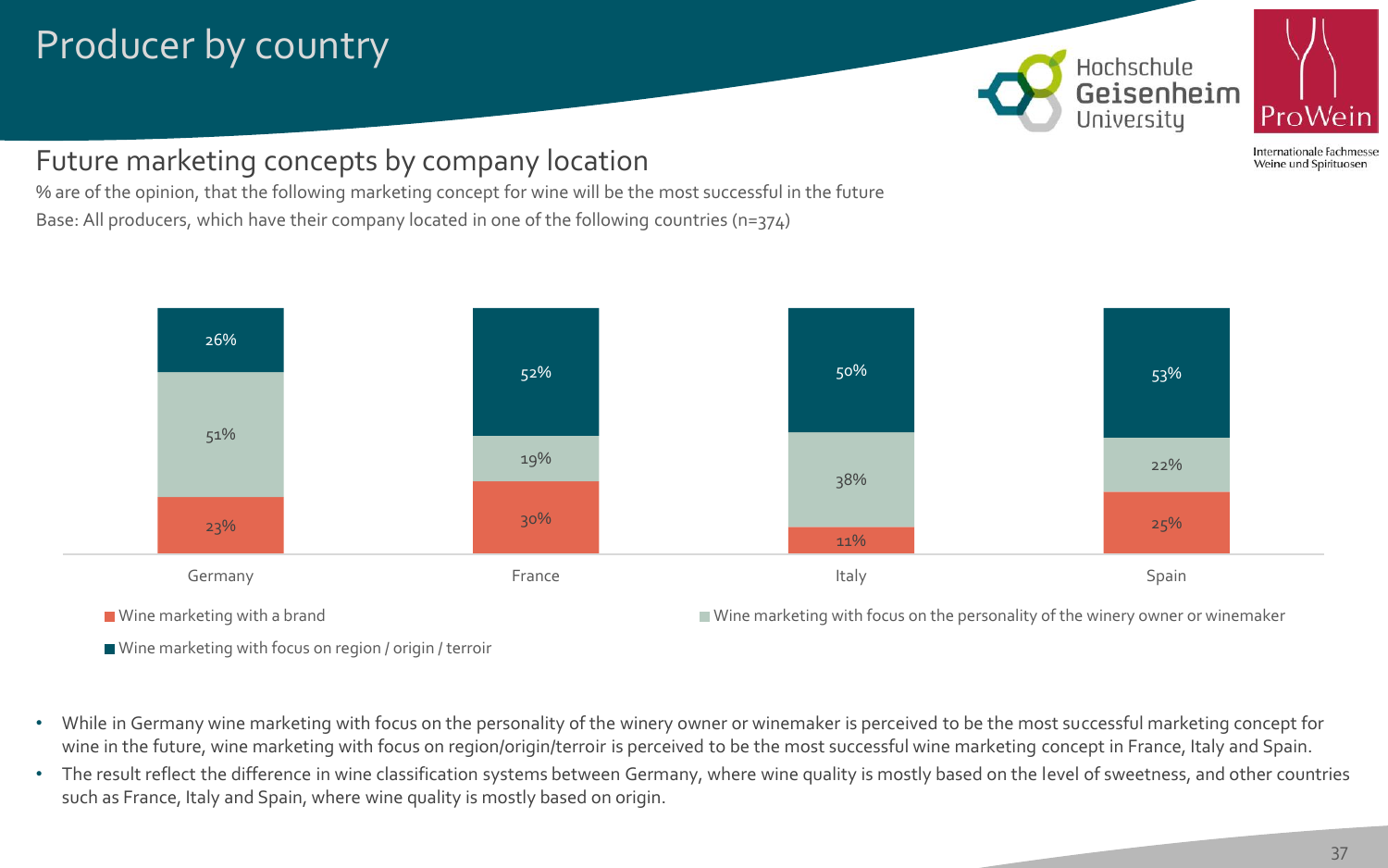# Marketers by origin



# Future marketing concepts

% of marketers are of the opinion, that the following marketing concept for wine will be the most successful in the future Base: All marketers (n=481 German marketers, n=422 international marketers)



• Both German marketers and international marketers expect wine marketing with focus on region/origin/terroir to be the most successful future marketing concept for wine.

Internationale Fachmesse Weine und Spirituosen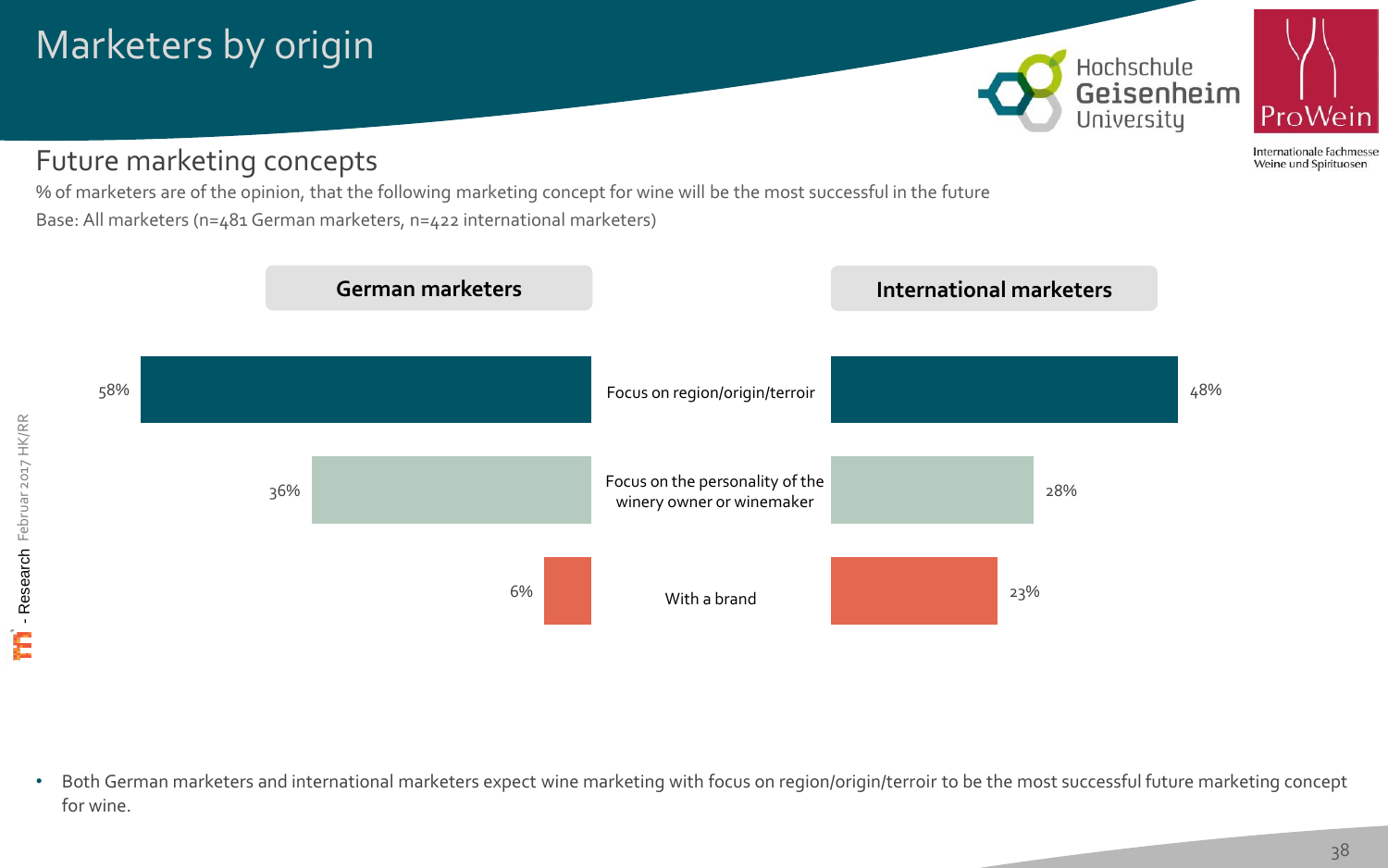



# ProWein and Geisenheim will continue ProWein Business Report over the next years

- Future reports will be able to analyse to what extend current expectations become reality
- Long term time series will be established about market attractiveness and market entries
- Special topics will be covered on annual basis

We thank all participants of the 2017 surveys. We look forward to strong industry participation in the coming years.

Your suggestions and comments are very welcome!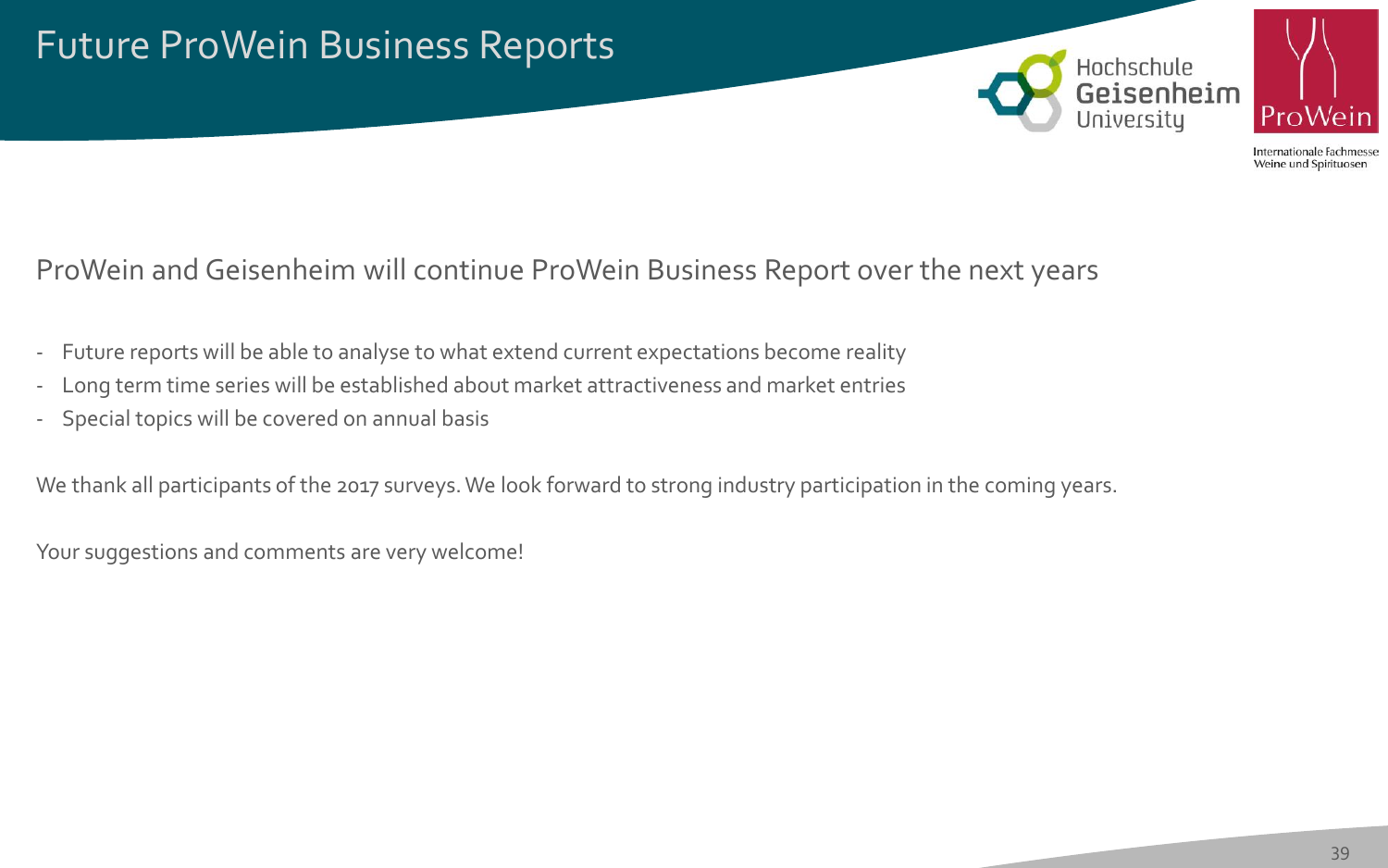European Wine Business Summer School Dijon 2017





Internationale Fachmesse Weine und Spirituosen

ProWein supports executive education for European Wine Business

# **T&L EINBOBEAN ANIME BINSIMERS SUMMER SCHOOL**

#### In partnership with







5-8 July 2017 in Beaune Burgundy "New Markets and New Wine"

Details can be found at **home page [of EWBSS](http://swsb.eu/index.php?page=european-wine-business-summer-school)**.